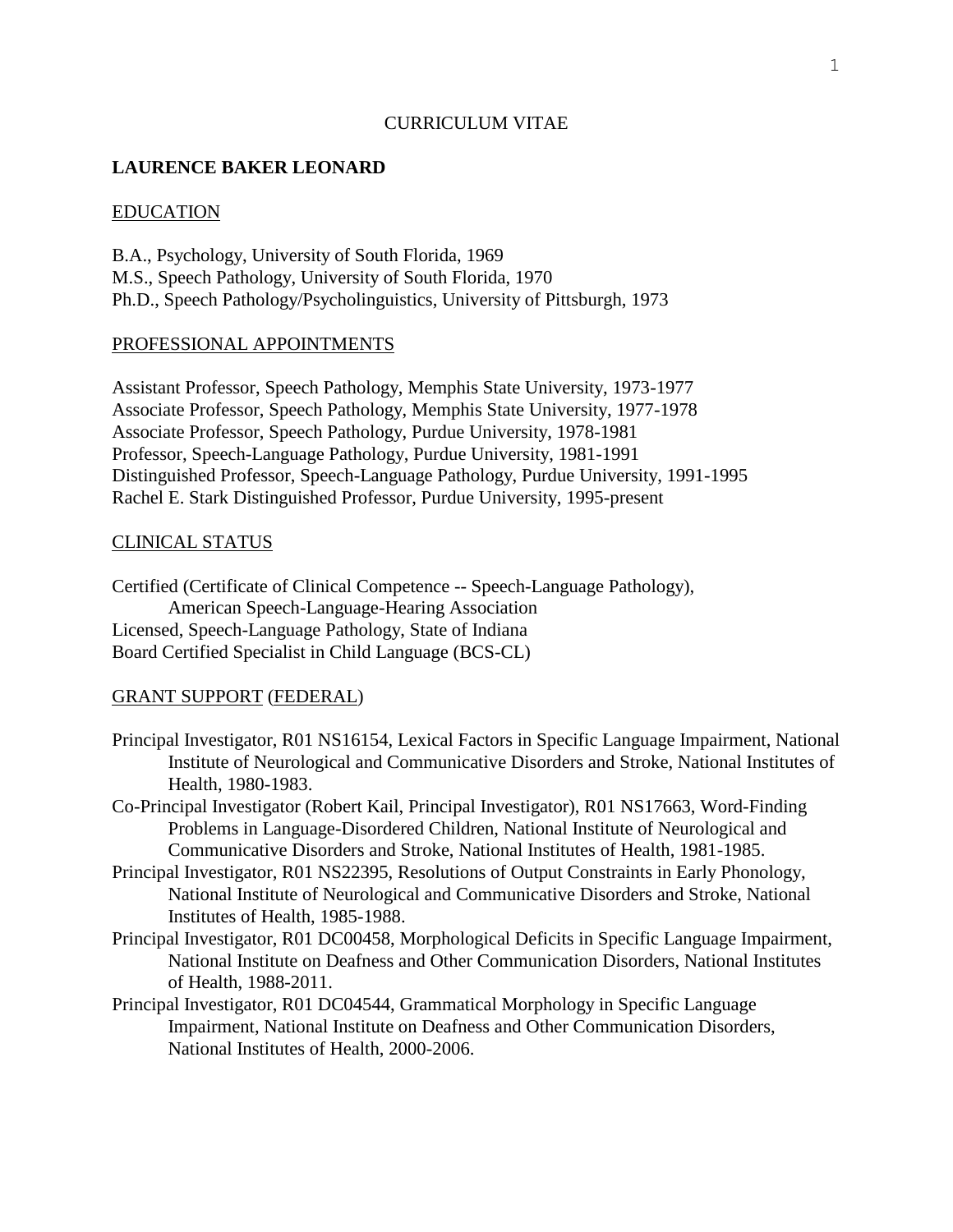- Co-Investigator (J. Bruce Tomblin, Principal Investigator), P50 DC02746, Midwest Collaboration on Specific Language Impairment, National Institute on Deafness and Other Communication Disorders, National Institutes of Health, 1995-2007.
- Principal Investigator (with Marc E. Fey), R01 DC009574, Input Sources of Grammatical Deficits in Specific Language Impairment, National Institute on Deafness and Other Communication Disorders, National Institutes of Health, 2009-2016.
- Project Director, T32 DC00030, Communicative Disorders, National Institute on Deafness and Other Communication Disorders, National Institutes of Health (Institutional Training Grant for Predoctoral and Postdoctoral Training), 2006-2017.
- Principal Investigator, R21 DC013334, Sensitivity to Morphological Cues in Children with Specific Language Impairment, National Institute on Deafness and Other Communication Disorders, National Institutes of Health, 2013-2016.
- Principal Investigator, R01 DC014708, Retrieval-Based Word Learning in Specific Language Impairment, National Institute on Deafness and Other Communication Disorders, National Institutes of Health, 2016-2021.

# PUBLICATION-RELATED AWARDS AND OTHER RECOGNITION

- Editor's Award for Article of Highest Merit, Journal of Speech and Hearing Disorders 1985 (see Leonard, 1985)
- Editor's Award for Article of Highest Merit, Journal of Speech and Hearing Research 1988 (see Leonard & Loeb, 1988)
- Alfred K. Kawana Council of Editors Award for Lifetime Achievement in Publications, American Speech-Language-Hearing Association 1995
- Editors' Award, Language, Journal of Speech, Language, and Hearing Research 1997 (see Leonard, Eyer, Bedore, & Grela, 1997)
- Fellow, Association for Psychological Science, 1995
- Member, BBBP-3 Initial Review Group, National Institutes of Health 1999-2003
- Honors, American Speech-Language-Hearing Association 2001 (Fellow, 1981)
- Seed for Success Research Award, Purdue University 2003, 2009, 2016
- Chair, Publications Board, American Speech-Language-Hearing Association 2005-2008
- Sigma Xi Research Award, Purdue University 2007
- Member, LCOM Initial Review Group, National Institutes of Health 2009-2013
- Distinguished Alumnus Award, University of Pittsburgh, School of Health and Rehabilitative Sciences, 2010
- Outstanding Graduate Mentor Award, Purdue University, Health and Human Sciences, 2013 Legacy Laureate, University of Pittsburgh, 2013
- Callier Prize, University of Texas at Dallas, 2015
- Fellow, American Association for the Advancement of Science, 2015
- Honorary Doctorate, Faculty of Medicine, Lund University, Sweden, 2021

## PUBLICATIONS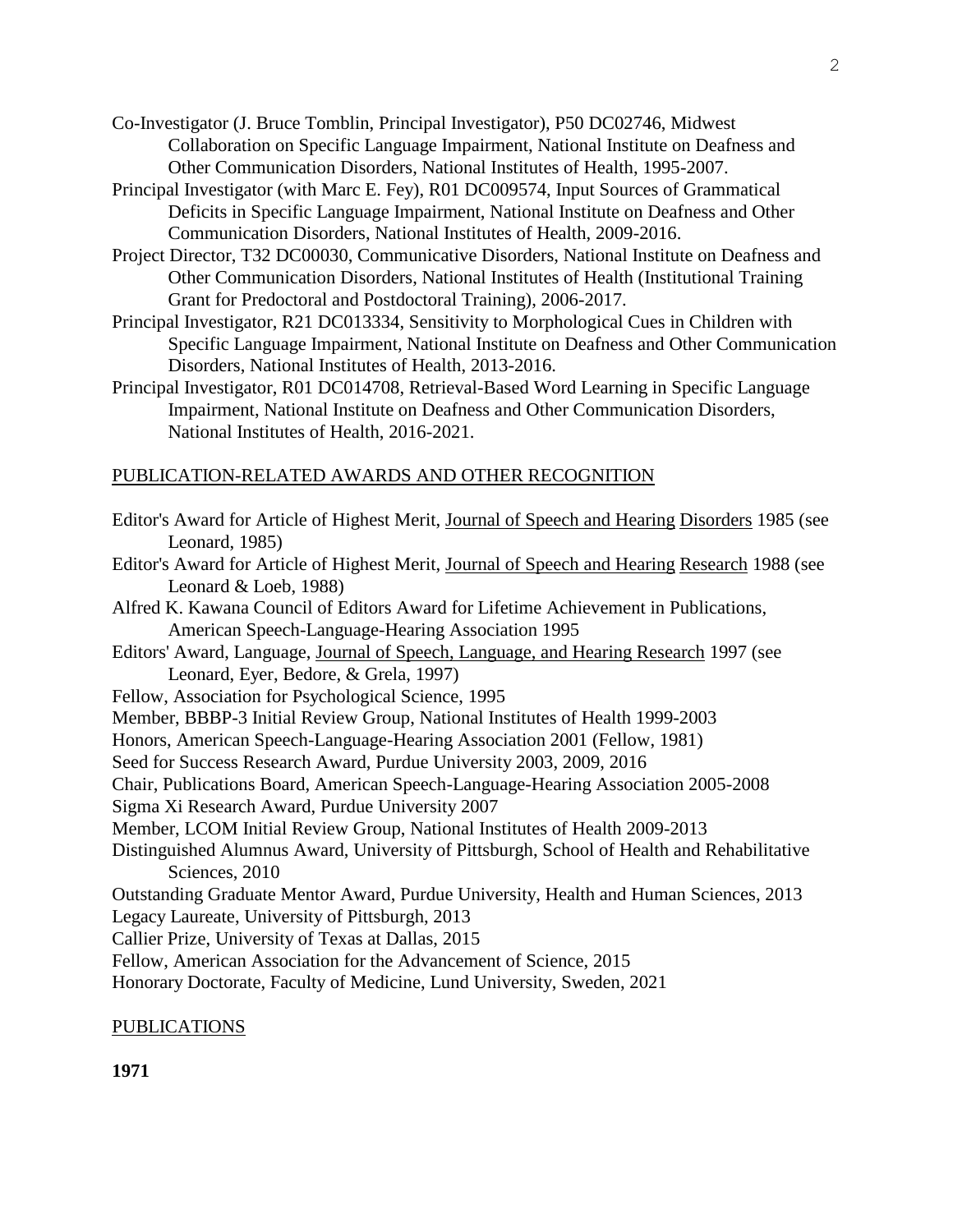- Leonard, L. (1971). A preliminary view of information theory and articulatory omissions. Journal of Speech and Hearing Disorders, 36, 511-517.
- Leonard, L., & Ritterman, S. (1971). Articulation of /s/ as a function of cluster and word frequency of occurrence. Journal of Speech and Hearing Research, 14, 476-485.
- Leonard, L., & Webb, C. (1971). An automated therapy program for articulatory correction. Journal of Speech and Hearing Research, 14, 338-344.

- Leonard, L. (1972). Pretherapeutic sources of interference in articulatory retention. Journal of Communication Disorders, 5, 25-31.
- Leonard, L. (1972). What is deviant language? Journal of Speech and Hearing Disorders, 37, 427-446. (Appearing also in T. Longhurst (Ed.), Linguistic analysis of children's speech. New York: MSS Inform. Corp., 1974)

# **1973**

- Leonard, L. (1973). The nature of deviant articulation. Journal of Speech and Hearing Disorders, 38, 156-161. (Appearing also in C. Shewan (Ed.), Speech and hearing disorders. New York: Harper & Row, 1978)
- Leonard, L. (1973). Referential effects on articulatory learning. Language and Speech, 16, 44- 56.
- Leonard, L. (1973). The role of intonation in the recall of various linguistic stimuli. Language and Speech, 16, 327-335.
- Leonard, L. (1973). Teaching by the rules. Journal of Speech and Hearing Disorders, 38, 174- 183.

### **1974**

Leonard, L. (1974). From reflex to remark. Acta Symbolica, 5, 67-99.

Leonard, L. (1974). A preliminary view of generalization in language training. Journal of Speech and Hearing Disorders, 39, 429-436.

- Leonard, L. (1975). Developmental considerations in the management of language disabled children. Journal of Learning Disabilities, 8, 232-237.
- Leonard, L. (1975). Modeling as a clinical procedure in language training. Language, Speech and Hearing Services in Schools, 6, 72-85. (Appearing also in C. Shewan (Ed.), Speech and hearing disorders. New York: Harper & Row, 1978)
- Leonard, L. (1975). On differentiating syntactic and semantic features in emerging grammars: Evidence from empty form usage. Journal of Psycholinguistic Research, 4, 357-363.
- Leonard, L. (1975). Relational meaning and the facilitation of slow learning children's language. American Journal of Mental Deficiency, 80, 180-185. (Appearing also in M. Lahey (Ed.), Selected readings in childhood language disorders. New York: John Wiley & Sons, 1978.)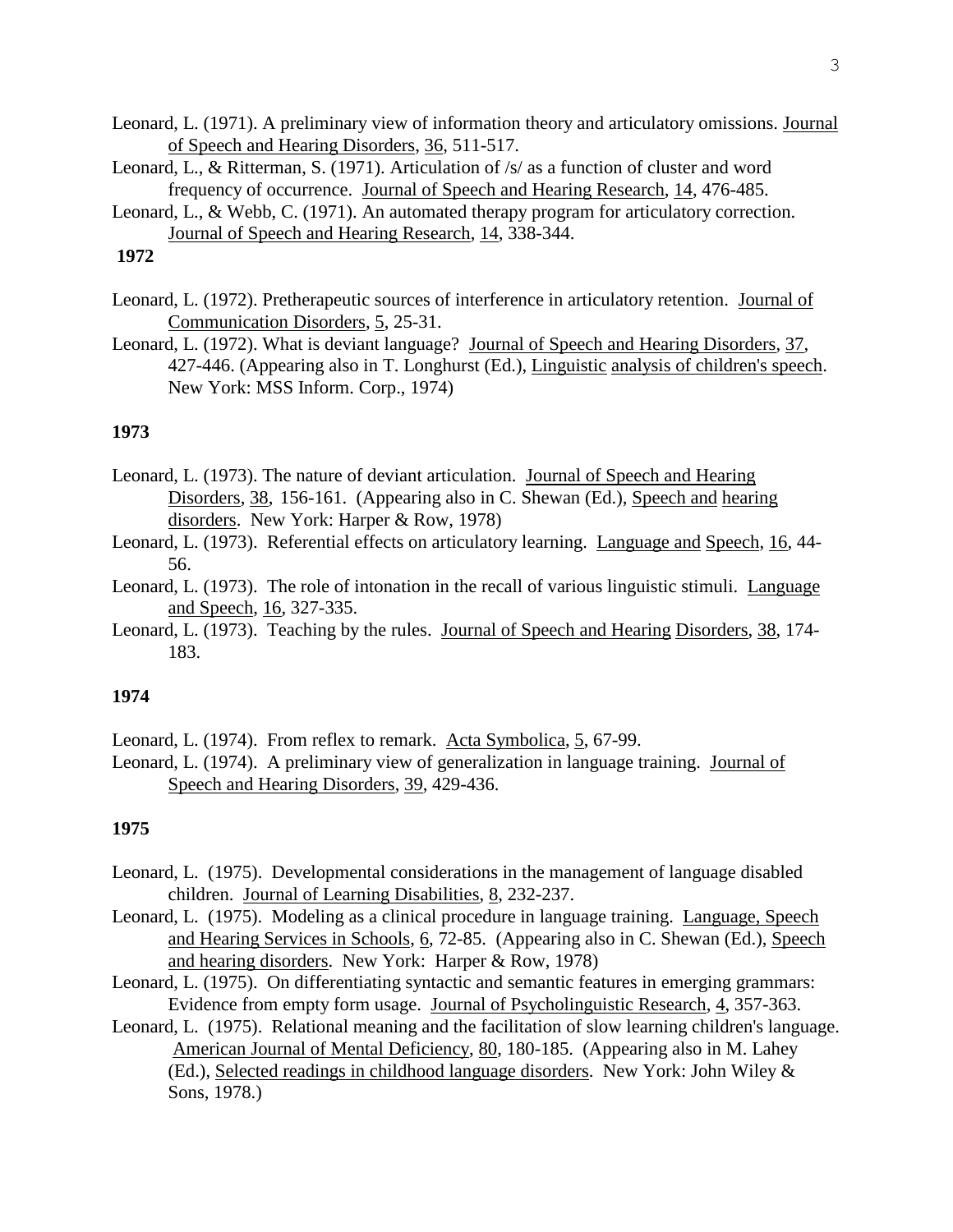Leonard, L. (1975). The role of nonlinguistic stimuli and semantic relations in children's acquisition of grammatical utterances. Journal of Experimental Child Psychology, 19, 346-357.

#### **1976**

Leonard, L. (1976). Meaning in child language. New York: Grune & Stratton.

- Leonard, L., Bolders, J., & Miller, J. (1976). An examination of the semantic relations reflected in the language usage of normal and language disordered children. Journal of Speech and Hearing Research, 19, 371-392. (Appearing also in M. Lahey (Ed.), Selected readings in childhood language disorders. New York: John Wiley & Sons, 1978)
- Leonard, L., & Kaplan, L. (1976). A note on imitation and lexical acquisition. Journal of Child Language, 3, 449-456.

### **1977**

Leonard, L., Bolders, J., & Curtis, R. (1977). On the nature of children's judgments of linguistic features: Semantic relations and grammatical morphemes. Journal of Psycholinguistic Research, 6, 233-245.

### **1978**

- Folger, M., & Leonard, L. (1978). Language and sensorimotor development during the early period of referential speech. Journal of Speech and Hearing Research, 21, 519-528.
- Leonard, L. (1978). Cognitive factors in early linguistic development. In R. Schiefelbusch (Ed.), Bases of language intervention. Baltimore: University Park Press.
- Leonard, L. (1978). The phonology of deviant child language. Word, 29, 139-147.
- Leonard, L., Prutting, C., Perozzi, J., & Berkley, R. (1978). Non-standardized approaches to the assessment of language behaviors. Asha, 20, 371-379.
- Leonard, L., & Schwartz, R. (1978). Focus characteristics of single-word utterances after syntax. Journal of Child Language, 5, 151-158.
- Leonard, L., Schwartz, R., Folger, M., & Wilcox, M. J. (1978). Some aspects of child phonology in imitative and spontaneous speech. Journal of Child Language, 5, 403-416.
- Leonard, L., Steckol, K., & Schwartz, R. (1978). Semantic relations and utterance length in child language. In F. Peng & W. von Raffler-Engel (Eds.), Language acquisition and developmental kinesics. Tokyo: Bunka Hyoron.
- Leonard, L., Wilcox, M. J., Fulmer, K., & Davis, G. (1978). Understanding indirect requests: An investigation of pragmatic meanings. Journal of Speech and Hearing Research, 21, 528-538.
- Wilcox, M. J., Davis, G., & Leonard, L. (1978). Aphasics' comprehension of contextually conveyed meaning. Brain and Language, 6, 362-377.
- Wilcox, M. J., & Leonard, L. (1978). The experimental acquisition of wh-questions in language disordered children. Journal of Speech and Hearing Research, 21, 220-240.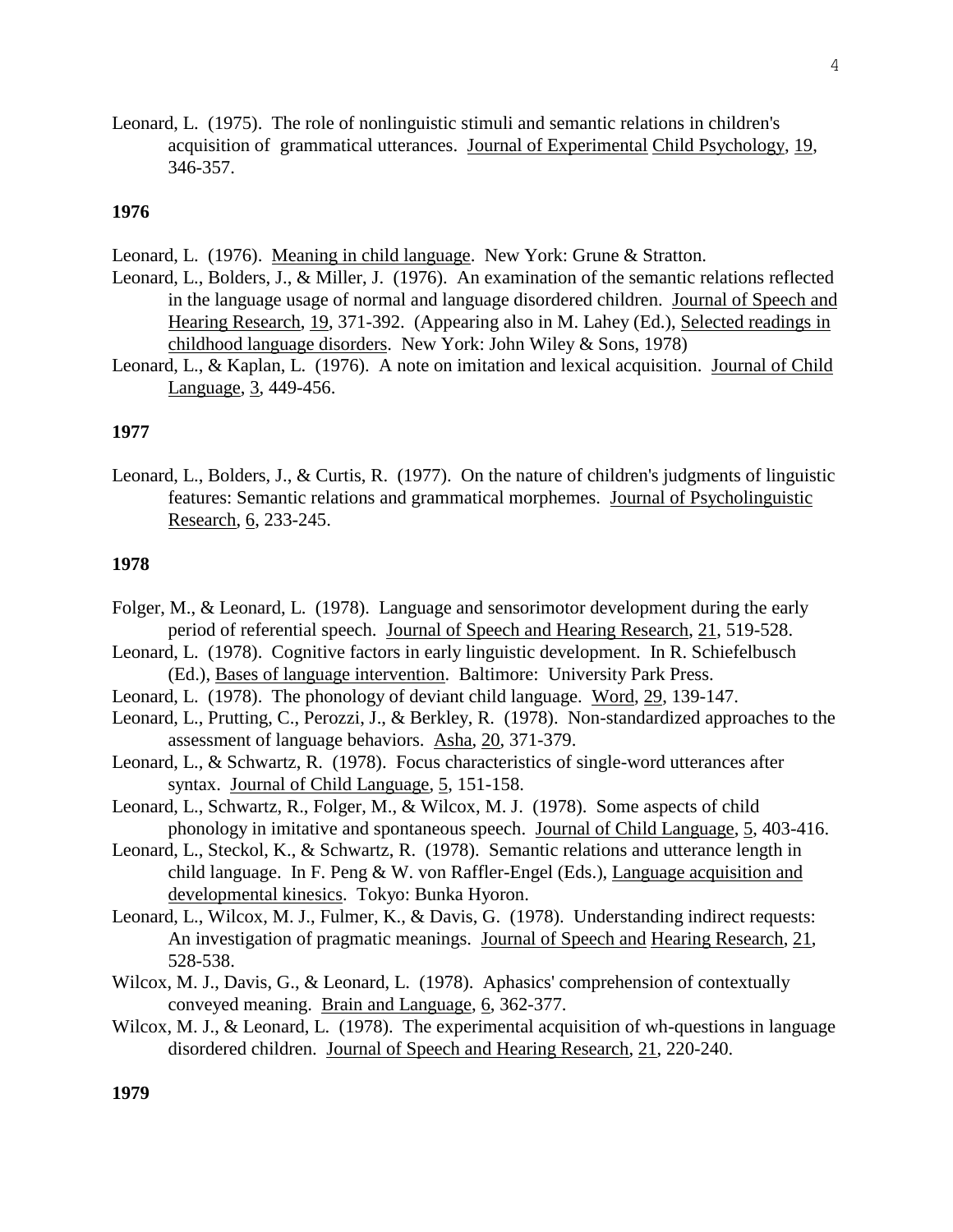- Greenwald, C., & Leonard, L. (1979). Communicative and sensorimotor development in Down syndrome children. American Journal of Mental Deficiency, 84, 296-303.
- Leonard, L. (1979). Language impairment in children. Merrill-Palmer Quarterly, 25, 205-232.
- Leonard, L., Cole, B., & Steckol, K. (1979). Lexical usage of retarded children: An examination of informativeness. American Journal of Mental Deficiency, 84, 49-54.
- Leonard, L., & Fey, M. (1979). The early lexicons of normal and language disordered children. In N. Lass (Ed.), Speech and language: Bases in research and practice, Volume II. New York: Academic Press.
- Leonard, L., & Reid, L. (1979). Children's judgments of utterance appropriateness. Journal of Speech and Hearing Research, 22, 500-515.
- Leonard, L., Schwartz, R., Folger, M., Newhoff, M., & Wilcox, M. J. (1979). Children's imitations of lexical items. Child Development, 50, 19-27.
- Steckol, K., & Leonard, L. (1979). The use of grammatical morphemes by normal and language impaired children. Journal of Communication Disorders, 12, 291-302.

- Leonard, L. (1980). Cognitive development in language impaired children. Piagetian theory and the helping professions, Volume 9. Los Angeles: University of Southern California.
- Leonard, L. (1980). The speech of language disabled children. Bulletin of the Orton Society, 30, 141-152.
- Leonard, L., Miller, J. A., & Brown, H. (1980). Consonant and syllable harmony processes in the speech of language disordered children. Journal of Speech and Hearing Disorders, 45, 336-345.
- Leonard, L., Newhoff, M., & Fey, M. (1980). Some instances of word usage in the absence of comprehension. Journal of Child Language, 7, 189-196.
- Leonard, L., Newhoff, M., & Mesalam, L. (1980). Individual differences in early child phonology. Applied Psycholinguistics, 1, 7-30.
- Schwartz, R., Leonard, L., Folger, M., & Wilcox, M. J. (1980). Again and again: Reduplication in child phonology. Journal of Child Language, 7, 75-88.
- Schwartz, R., Leonard, L., Folger, M., & Wilcox, M. J. (1980). Evidence for a synergistic view of language disorders: Early phonological behavior in normal and language disordered children. Journal of Speech and Hearing Disorders, 45, 357-377.

- Fey, M., Leonard, L., & Wilcox, K. (1981). Speech style modifications in language disordered children. Journal of Speech and Hearing Disorders, 46, 91-96.
- Leonard, L. (1981). Facilitating linguistic skills in children with specific language impairment. Applied Psycholinguistics, 2, 89-118.
- Leonard, L., Fey, M., & Newhoff, M. (1981). Phonological considerations in children's early imitative and spontaneous speech. Journal of Psycholinguistic Research, 10, 123-133.
- Leonard, L., Schwartz, R., Morris, B., & Chapman, K. (1981). Factors influencing early lexical acquisition: Lexical orientation and phonological composition. Child Development, 52,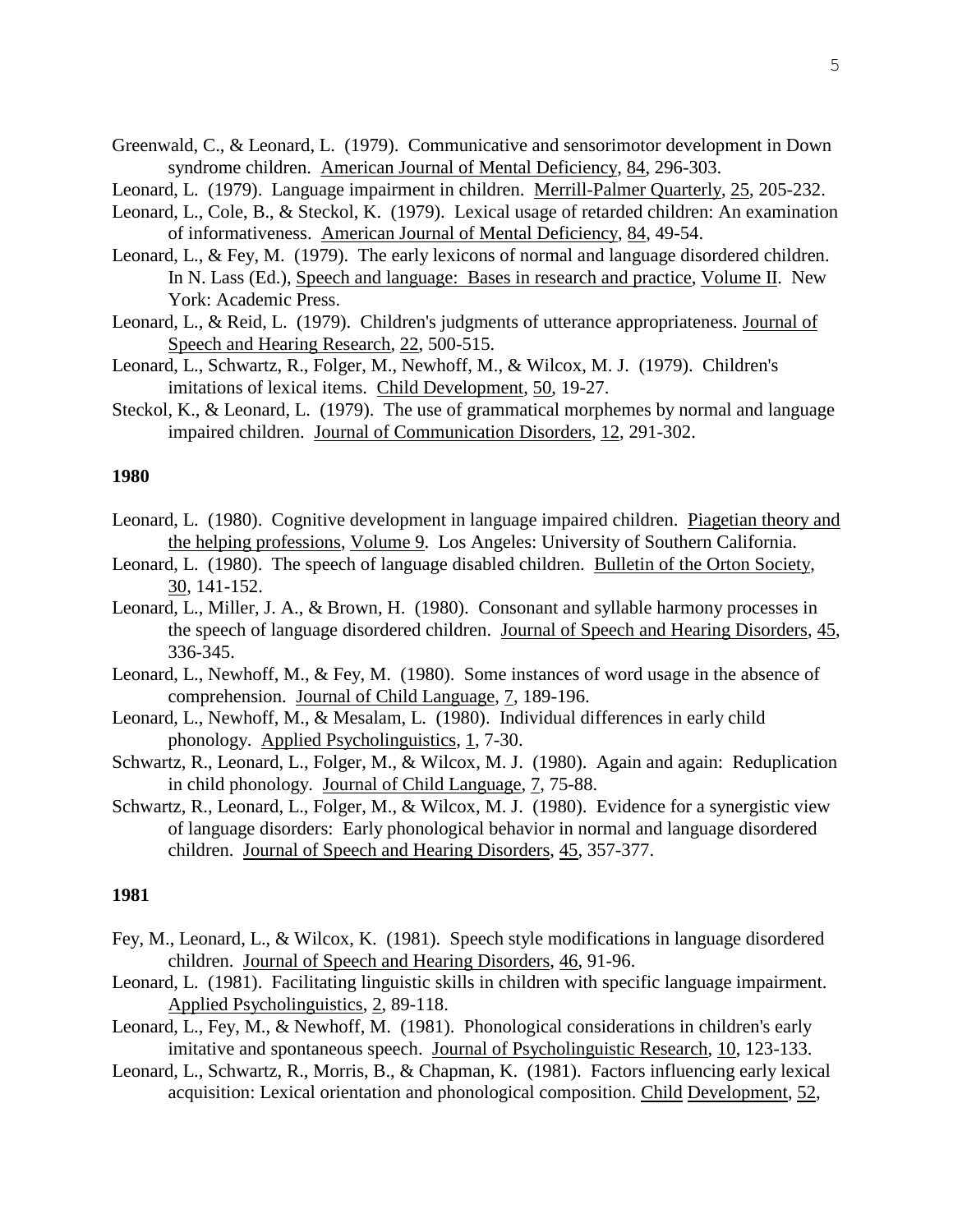882-887.

Steckol, K., & Leonard, L. (1981). Sensorimotor development and the use of prelinguistic performatives. Journal of Speech and Hearing Research, 24, 262-268.

#### **1982**

- Leonard, L. (1982). Defining the boundaries of language disorders in children. In J. Miller, D. Yoder, & R. Schiefelbusch (Eds.), Contemporary issues in language intervention. ASHA Reports 12.
- Leonard, L. (1982). Language disorders in preschool children. In G. Shames & E. Wiig (Eds.), Human communication disorders: An introduction. Columbus, Ohio: Charles Merrill. (Second Edition, 1986, Third Edition, 1989, Fourth Edition, 1994).
- Leonard, L. (1982). The nature of specific language impairment. In S. Rosenberg (Ed.), Handbook of applied psycholinguistics. Hillsdale, NJ: Lawrence Erlbaum Associates.
- Leonard, L. (1982). Phonological deficits in children with developmental language impairment. Brain and Language, 16, 73-86.
- Leonard, L., Camarata, S., Rowan, L., & Chapman, K. (1982). The communicative functions of lexical usage by language impaired children. Applied Psycholinguistics, 3, 109-125.
- Leonard, L., Rowan, L., Morris, B., & Fey, M. (1982). Intra-word phonological variability in young children. Journal of Child Language, 9, 55-70.
- Leonard, L., Schwartz, R., Chapman, K., Rowan, L., Prelock, P., Terrell, B., Weiss, A., & Messick, C. (1982). Early lexical acquisition in children with specific language impairment. Journal of Speech and Hearing Research, 25, 554-564.
- Nippold, M., Leonard, L., & Anastopoulos, A. (1982). Development in the use and understanding of polite forms in children. Journal of Speech and Hearing Research, 25, 193-210.
- Schwartz, R., & Leonard, L. (1982). Do children pick and choose: An examination of phonological selection and avoidance in early lexical acquisition. Journal of Child Language, 9, 319-336.

- Chapman, K., Leonard, L., Rowan, L., & Weiss, A. (1983). Inappropriate word extensions in the speech of young language disordered children. Journal of Speech and Hearing Disorders, 48, 55-62.
- Fey, M., & Leonard, L. (1983). Pragmatic skills in children with specific language impairment. In T. Gallagher & C. Prutting (Eds.), Pragmatic assessment and intervention issues in language. San Diego: College-Hill Press.
- Leonard, L. (1983). Speech selection and modification in language-disordered children. Topics in Language Disorders, 4, 28-37. (Invited)
- Leonard, L., Chapman, K., Rowan, L., & Weiss, A. (1983). Three hypotheses concerning young children's imitations of lexical items. Developmental Psychology, 19, 591-601.
- Leonard, L., Nippold, M., Kail, R., & Hale, C. (1983). Picture naming in language-impaired children. Journal of Speech and Hearing Research, 26, 609-615.
- Leonard, L., Steckol, K., & Panther, K. (1983). Returning meaning to semantic relations: Some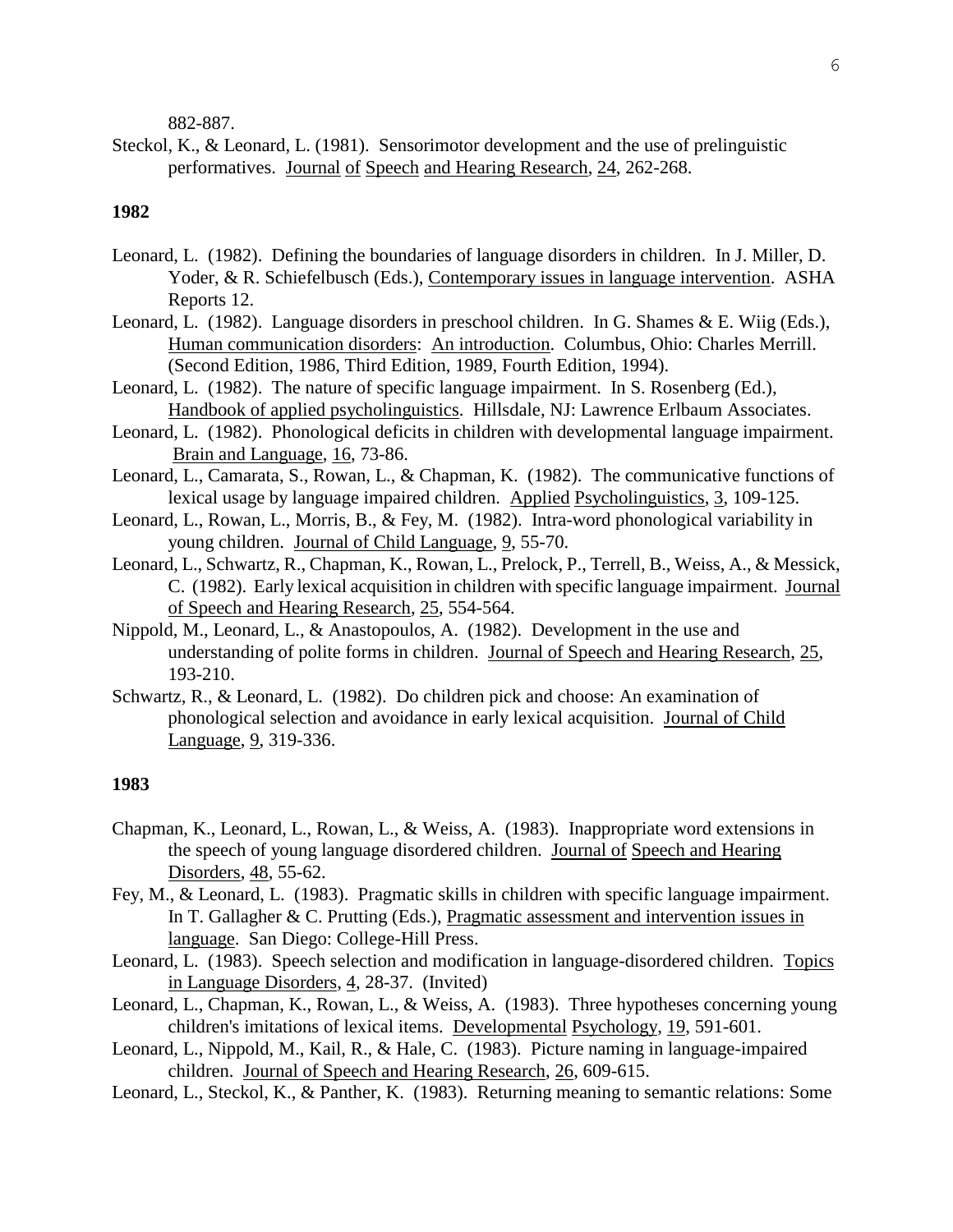clinical applications. Journal of Speech and Hearing Disorders, 48, 25-36.

- Leonard, L., & Weiss, A. (1983). Application of nonstandardized assessment procedures to diverse linguistic populations. Topics in Language Disorders, 3, 35-45. (Invited)
- Newhoff, M., & Leonard, L. (1983). Diagnosis of developmental language disorders. In B. Weinberg & I. Meitus (Eds.), An introduction to diagnosis of speech and language disorders. Baltimore: University Park Press.
- Rowan, L., Leonard, L., Chapman, K., & Weiss, A. (1983). Performative and presuppositional skills in language disordered and normal children. Journal of Speech and Hearing Research, 26, 97-106.
- Schwartz, R., & Leonard, L. (1983). Some further comments on reduplication in child phonology. Journal of Child Language, 10, 441-448.
- Umstead, R. S., & Leonard, L. (1983). Children's resolution of pronominal reference in text. First Language, 4, 73-84.
- Weiss, A., Leonard, L., Rowan, L., & Chapman, K. (1983). Linguistic and non-linguistic features of style in normal and language impaired children. Journal of Speech and Hearing Disorders, 48, 154-164.

## **1984**

- Fey, M., & Leonard, L. (1984). Partner age as a variable in the conversational performance of specifically language-impaired and normal language children. Journal of Speech and Hearing Research, 27, 413-423.
- Kail, R., Hale, C., Leonard, L., & Nippold, M. (1984). Lexical storage and retrieval in languageimpaired children. Applied Psycholinguistics, 5, 37-49.
- Leonard, L. (1984). Normal language acquisition: Some recent findings and clinical implications. In A. Holland (Ed.), Language disorders in children. San Diego: College-Hill Press.
- Leonard, L. (1984). Semantic considerations in early language training. In K. Ruder & M. Smith (Eds.), Developmental language intervention. Baltimore: University Park Press.
- Leonard, L., & Brown, B. (1984). The nature and boundaries of phonologic categories: A case study of an unusual phonologic pattern in a language impaired child. Journal of Speech and Hearing Disorders, 49, 419-428.
- Nippold, M., Leonard, L., & Kail, R. (1984). Syntactic and conceptual factors in children's understanding of metaphors. Journal of Speech and Hearing Research, 27, 197-205.
- Schwartz, R., & Leonard, L. (1984). Words, objects and actions in early lexical acquisition. Journal of Speech and Hearing Research, 27, 119-127

- Leonard, L. (1985). Unusual and subtle phonological behavior in the speech of phonologicallydisordered children. Journal of Speech and Hearing Disorders, 50, 4-13. (1985 Editor's Award: Article of Highest Merit)
- Leonard, L., Camarata, S., Schwartz, R., Chapman, K., & Messick, C. (1985). Homonymy and the voiced-voiceless distinction in the speech of children with specific language impairment. Journal of Speech and Hearing Research, 28, 215-224.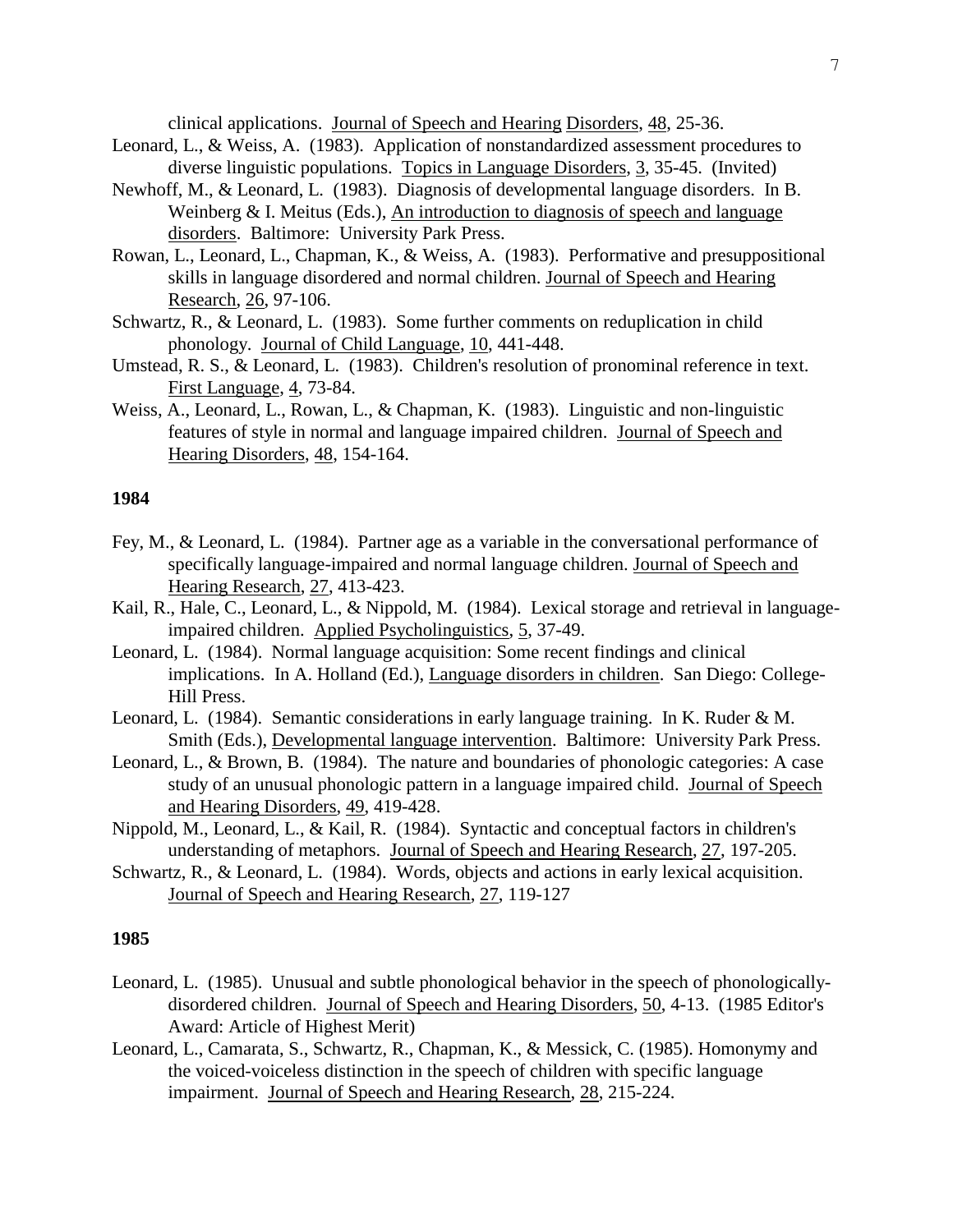- Leonard, L., & Leonard, J. (1985). The contribution of phonetic context to an unusual phonological pattern: A case study. Language, Speech and Hearing Services in Schools, 16, 110-118.
- Leonard, L., & Schwartz, R. (1985). Early linguistic development in children with specific language impairment. In K. E. Nelson (Ed.), Children's language, Volume 5. Hillsdale, NJ: Lawrence Erlbaum Associates.
- Schwartz, R., & Leonard, L. (1985). Lexical imitation and acquisition in language impaired children. Journal of Speech and Hearing Disorders, 50, 141-149.
- Weiss, A., Carney, A., & Leonard, L. (1985). Perceived contrastive stress production in hearing-impaired and normal-hearing children. Journal of Speech and Hearing Research, 28, 26-35.

- Brown, B., & Leonard, L. (1986). Lexical influences on children's early positional patterns. Journal of Child Language, 13, 219-229.
- Camarata, S., & Leonard, L. (1986). Young children pronounce object words more accurately than action words. Journal of Child Language, 13, 51-65.
- Chapman, K., Leonard, L., & Mervis, C. B. (1986). The effects of feedback on young children's inappropriate word usage. Journal of Child Language, 13, 101-117.
- Kail, R., & Leonard, L. (1986). Sources of word-finding problems in language-impaired children. In S. Ceci (Ed.), Handbook of cognitive, social, and neuropsychological aspects of learning disabilities: Volume 1. Hillsdale, NJ: Lawrence Erlbaum Associates.
- Kail, R., & Leonard, L. (1986). Word-finding abilities in language-impaired children. ASHA Monographs, 25.
- Leonard, L. (1986). Conversational replies of children with specific language impairment. Journal of Speech and Hearing Research, 29, 114-119.

- Bolesta, M., & Leonard, L. (1987). Linguistic context and children's recall in a probe word task. Journal of Psycholinguistic Research, 16, 1-9.
- Leonard, L. (1987). Lexical development and processing in specific language impairment. In L. Lloyd & R. Schiefelbusch (Eds.), Language perspectives II. Austin: Pro-Ed.
- Leonard, L. (1987). Is specific language impairment a useful construct? In S. Rosenberg (Ed.), Advances in applied psycholinguistics, Volume 1: Disorders of first-language development. New York: Cambridge University Press.
- Leonard, L., Devescovi, A., & Ossella, T. (1987). Context-sensitive phonological patterns in children with poor intelligibility. Child Language Teaching and Therapy, 3, 125-132.
- Leonard, L., Sabbadini, L., Leonard, J., & Volterra, V. (1987). Specific language impairment in children: A crosslinguistic study. Brain and Language, 32, 233-252.
- Leonard, L., Schwartz, R., Swanson, L., & Loeb, D. (1987). Some conditions that promote unusual phonological behavior in children. Clinical Linguistics and Phonetics, 1, 23-34.
- Sabbadini, L., Volterra, V., Leonard, L., & Campagnoli-Golgi, M. (1987). Bambini con disturbo specifico del linguaggio: Aspetti morfologici. Giornale di Neuropsichiatria dell'Età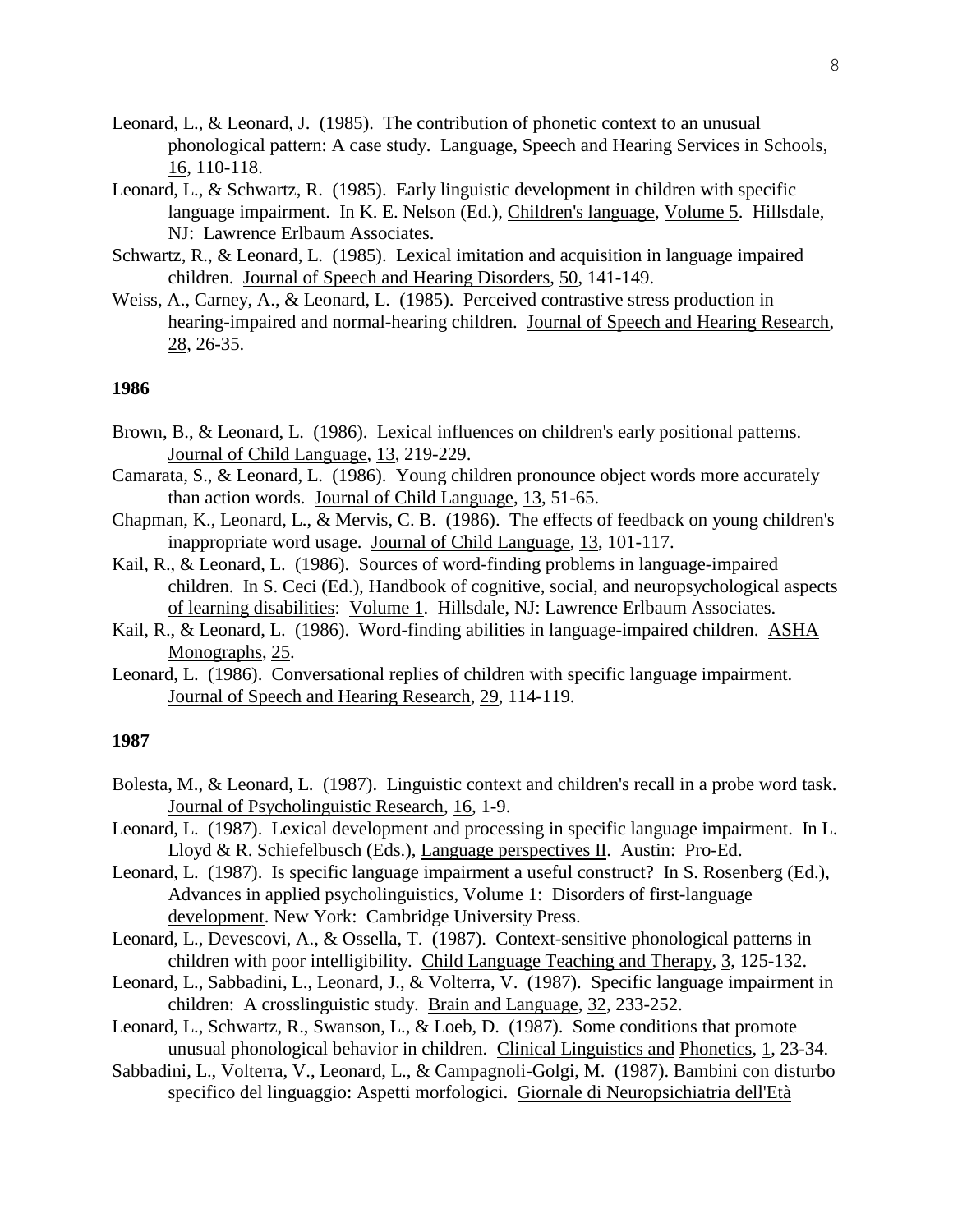Evolutiva, 7, 213-222.

- Schwartz, R., Leonard, L., Loeb, D., & Swanson, L. (1987). Attempted sounds are sometimes not: An expanded view of phonological selection and avoidance. Journal of Child Language, 14, 411-418.
- Schwartz, R., Leonard, L., Messick, C., & Chapman, K. (1987). The acquisition of object names in children with specific language impairment: Action context and word extension. Applied Psycholinguistics, 8, 233-244.

## **1988**

- Ihns, M., & Leonard, L. (1988). Syntactic categories in early child language: Some additional data. Journal of Child Language, 15, 673-678.
- Leonard, L., & Loeb, D. (1988). Government-binding theory and some of its applications: A tutorial. Journal of Speech and Hearing Research, 31, 515-524. (1988 Editor's Award: Article of Highest Merit)
- Leonard, L., Sabbadini, L., Volterra, V., & Leonard, J. (1988). Some influences on the grammar of English- and Italian-speaking children with specific language impairment. Applied Psycholinguistics, 9, 39-57.
- Loeb, D. F., & Leonard, L. (1988). Specific language impairment and parameter theory. Clinical Linguistics and Phonetics, 2, 317-327.

#### **1989**

- Leonard, L. (1989). Language learnability and specific language impairment in children. Applied Psycholinguistics, 10, 179-202.
- Leonard, L., Schwartz, R., Allen, G., Swanson, L., & Loeb, D. (1989). Unusual phonological behavior and the avoidance of homonymy in children. Journal of Speech and Hearing Research, 32, 583-590.
- McGregor, K., & Leonard, L. (1989). Facilitating word-finding skills of language-impaired children. Journal of Speech and Hearing Disorders, 54, 141-147.
- Raghavendra, P., & Leonard, L. (1989). The acquisition of agglutinating languages: Converging evidence from Tamil. Journal of Child Language, 16,313-322.

- Leonard, L. (1990). Interpreting treatment data. Comments on the Warren and Bambara, Goldstein and Mousetis, and Scherer and Olswang papers. In L. Olswang, C. Thompson, S. Warren, & N. Minghetti (Eds.), Treatment efficacy research in communication disorders. Rockville, MD: American Speech Language-Hearing Foundation.
- Leonard, L. (1990). The crosslinguistic study of language-impaired children. In J. Miller (Ed.), Research on child language disorders. Austin, TX: Pro-Ed.
- Rom, A., & Leonard, L. (1990). Interpreting deficits in grammatical morphology in specifically-language-impaired children: Preliminary evidence from Hebrew. Clinical Linguistics and Phonetics, 4, 93-105.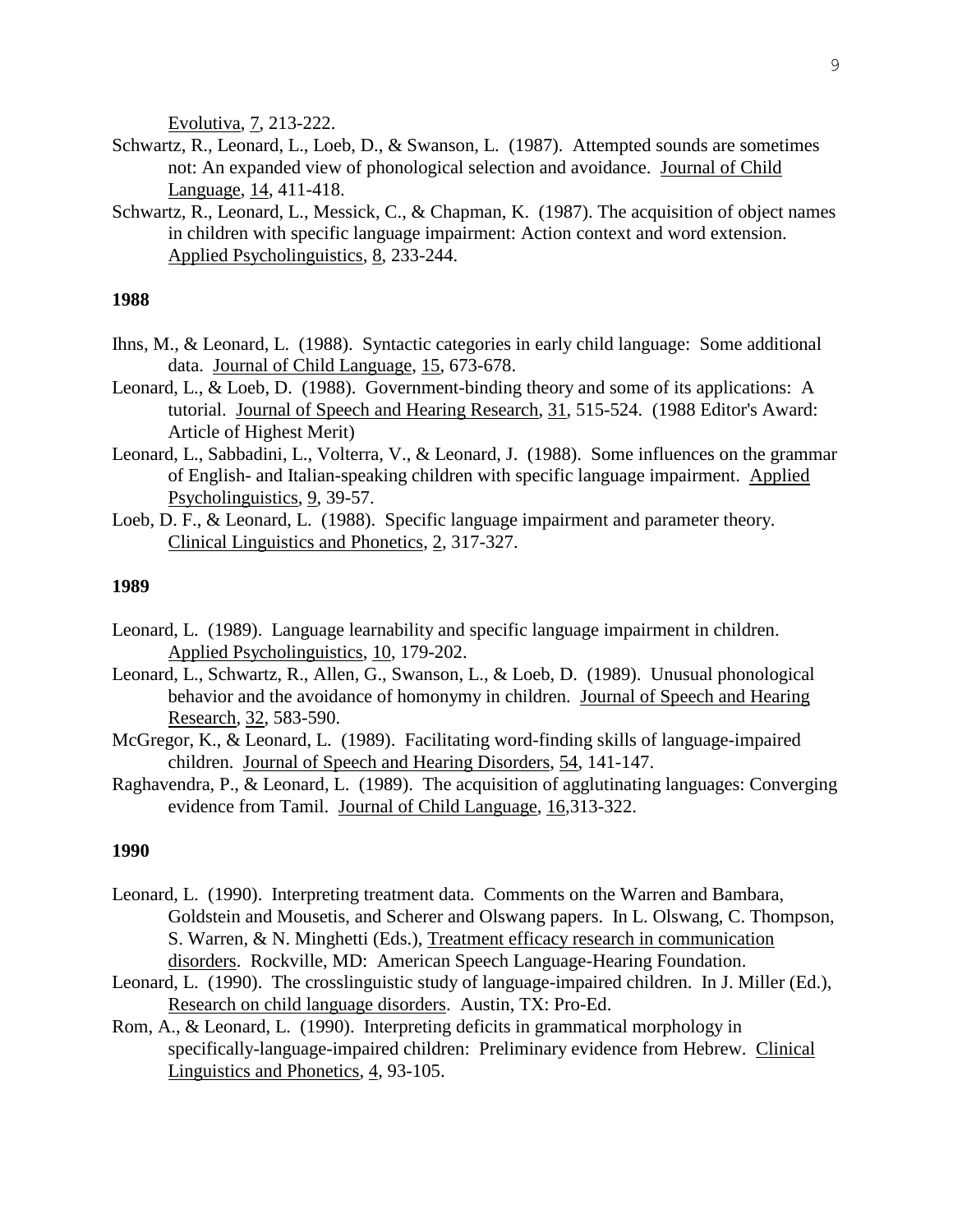- Bortolini, U., & Leonard, L. (1991). The speech of phonologically-disordered children acquiring Italian. Clinical Linguistics and Phonetics, 5, 1-12.
- Leonard, L. (1991). Early emergence as a diagnostic for innateness. Behavioral and Brain Sciences, 14, 625-626. (Invited Commentary)
- Leonard, L. (1991). New trends in the study of early language acquisition. Asha, 33, 43-44.
- Leonard, L. (1991). Specific language impairment as a clinical category. Language, Speech, and Hearing Services in Schools, 22, 66-68.
- Leonard, L. (1991). A closer look at explanation in the study of specific language impairment: The author's reply to the commentaries. Language, Speech, and Hearing Services in Schools, 22, 88.
- Leonard, L., & Fey, M. (1991). Facilitating grammatical development: The contribution of pragmatics. In T. Gallagher (Ed.), Pragmatics: Assessment and intervention issues. San Diego: Singular Publishing.
- Leonard, L., & McGregor, K. (1991). Unusual phonological patterns and their underlying representations: A case study. Journal of Child Language, 18, 261-271.
- Loeb, D.F., & Leonard, L. (1991). Subject case marking and verb morphology in normallydeveloping and specifically-language-impaired children. Journal of Speech and Hearing Research, 34, 340-346.

#### **1992**

- Leonard, L. (1992). Intervention approaches for young children with communicative disorders. In N. Anastasiow & S. Harel (Eds.), At-risk infants: Interventions, families, and research. Baltimore: Paul H. Brookes.
- Leonard, L. (1992). Language-impaired children's processing of morphology: Preliminary data from three tasks. Scandinavian Journal of Logopedics and Phoniatrics, 17, 31-35.
- Leonard, L. (1992). Models of phonological development and children with phonological disorders. In C. Ferguson, L. Menn, & C. Stoel-Gammon (Eds.), Phonological development. Parkston, MD: York Press.
- Leonard, L. (1992). The use of morphology by children with specific language impairment: Evidence from three languages. In R. Chapman (Ed.), Processes in language acquisition and disorders. St. Louis: Mosby-Yearbook.
- Leonard, L., Bortolini, U., Caselli, M. C., McGregor, K., & Sabbadini, L. (1992). Morphological deficits in children with specific language impairment: The status of features in the underlying grammar. Language Acquisition, 2, 151-179.
- Leonard, L., McGregor, K., & Allen, G. (1992). Grammatical morphology and speech perception in children with specific language impairment. Journal of Speech and Hearing Research, 35, 1076-1085.
- Swanson, L., Leonard, L., & Gandour, J. (1992). Vowel duration in mothers' speech to young children. Journal of Speech and Hearing Research, 35, 617-625.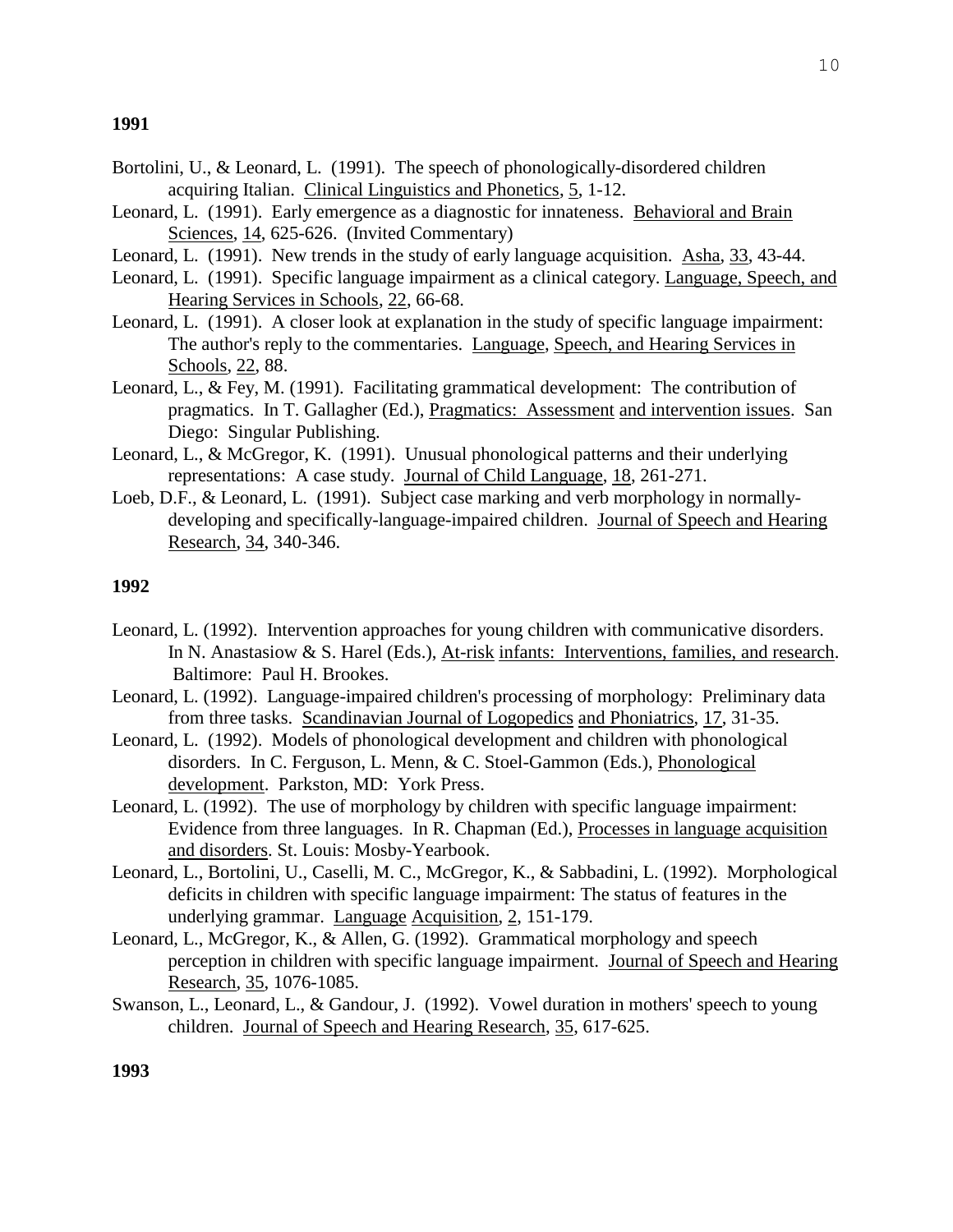- Caselli, M. C., Leonard, L., Volterra, V., & Campagnoli, M. G. (1993). Toward mastery of Italian morphology: A cross-sectional study. Journal of Child Language, 20, 377-393.
- Dromi, E., Leonard, L., & Shteiman, M. (1993). The grammatical morphology of Hebrewspeaking children with specific language impairment: Some competing hypotheses. Journal of Speech and Hearing Research, 36, 760-771.
- Le Normand, M. T., Leonard, L., & McGregor, K. (1993). A crosslinguistic study of article use by children with specific language impairment. European Journal of Disorders of Communication, 28, 153-163.
- Leonard, L. (1993). Children with specific language impairment (developmental dysphasia): Treatment. In G. Blanken, J. Dittman, H. Grimm, J. Marshall, & C. Wallesch (Eds.), Linguistic disorders and pathologies: An international handbook. Berlin: Walter de Gruyter.
- Leonard, L. (1993). Research mentorship and training strategies. In N. Minghetti, J. Cooper, H. Goldstein, L. Olswang, & S. Warren (Eds.), Research mentorship and training in communication sciences and disorders. Rockville, MD: ASHF.
- Leonard, L., Bortolini, U., Caselli, M. C., & Sabbadini, L. (1993). The use of articles by Italianspeaking children with specific language impairment. Clinical Linguistics and Phonetics, 7, 19-27.

- Bedore, L., Leonard, L., & Gandour, J. (1994). The substitution of a click for sibilants: A case study. Clinical Linguistics and Phonetics, 8, 283-293.
- Caselli, M. C., Brutti, G., Golgi, M. G., & Leonard, L. (1994). Produzione e comprensione di alcuni aspetti grammaticali dell'italiano in bambini fra i 2 anni e mezzo e i 5 anni. Giornale Italiano di Psicologia, 21, 789-811.
- Eyer, J., & Leonard, L. (1994). Learning past tense morphology with specific language impairment: A case study. Child Language Teaching and Therapy, 10, 127-138.
- Leonard, L. (1994). Language disorders in the preschool years. American Journal Speech-Language Pathology, 3, 24-26.
- Leonard, L. (1994). Some problems facing accounts of morphological deficits in children with specific language impairment. In R. Watkins & M. Rice (Eds.), Specific language impairments in children: Current directions in research and intervention. Baltimore: Paul H. Brookes.
- Leonard, L., & Dromi, E. (1994). The use of Hebrew verb morphology by children with specific language impairment and children developing language normally. First Language, 14, 283-304.
- McGregor, K., & Leonard, L. (1994). Subject pronoun and article omissions in the speech of children with specific language impairment: A phonological interpretation. Journal of Speech and Hearing Research, 37, 171-181.
- Swanson, L., & Leonard, L. (1994). The duration of function-word vowels in mothers' speech to young children. Journal of Speech and Hearing Research, 37, 1394-1405.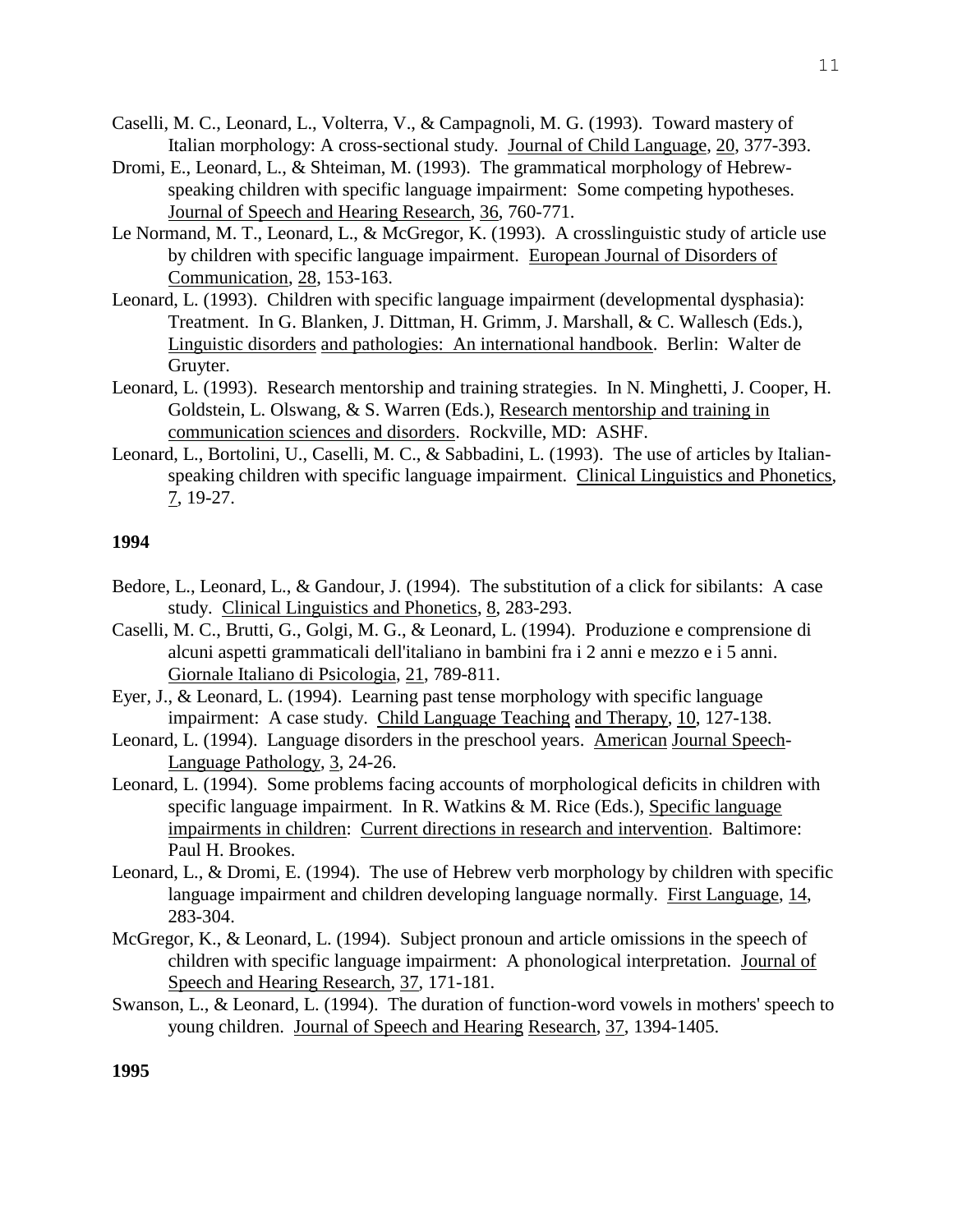- Bedore, L., & Leonard, L. (1995). Prosodic and syntactic bootstrapping and their clinical applications: A tutorial. American Journal of Speech-Language Pathology, 4, 66-72.
- Eyer, J., & Leonard, L. (1995). Functional categories and specific language impairment: A case study. Language Acquisition, 4, 177-203.
- Leonard, L. (1995). Functional categories in the grammars of children with specific language impairment. Journal of Speech and Hearing Research, 38, 1270-1283.
- Leonard, L. (1995). Phonological impairment in children. In P. Fletcher & B. MacWhinney, (Eds.), Handbook of child language. Oxford, England: Basil Blackwell.
- Leonard, L., & Sabbadini, L. (1995). Bambini con disturbo specifico del linguaggio. In G. Sabbadini (Ed.), Manuale di neuropsicologia dell'età evolutiva (pp. 357-379). Bologna, Italy: Zanichelli.
- McGregor, K., & Leonard, L. (1995). Intervention for word-finding deficits in children. In M. Fey, J. Windsor, & S. Warren (Eds.), Language intervention: Preschool through the elementary years. Baltimore: Paul H. Brookes.
- Sabbadini, L., & Leonard, L. (1995). Criteri per la valutazione dei disturbi del linguaggio. In G. Sabbadini (Ed.), Manuale di neuropsicologia dell'età evolutiva (pp. 379-405). Bologna, Italy: Zanichelli.

- Bortolini, U., & Leonard, L. (1996). Phonology and grammatical morphology in specific language impairment: Accounting for individual variation in English and Italian. Applied Psycholinguistics, 17, 85-104.
- Clarke, M., & Leonard, L. (1996). Lexical comprehension and grammatical deficits in children with specific language impairment. Journal of Communication Disorders, 29, 95-105.
- Leonard, L. (1996). Characterizing specific language impairment: A crosslinguistic perspective. In M. Rice (Ed.), Toward a genetics of language (pp. 243-256). Hillsdale, NJ: Lawrence Erlbaum Associates.
- Leonard, L. (1996). Morphosyntax in the clinical setting. In D. McDaniel, C. McKee, & H. Cairns (Eds.), Measuring children's syntax (pp. 287-302). Cambridge, MA: MIT Press.
- Leonard, L., & Eyer, J. (1996). Deficits of grammatical morphology in children with specific language impairment and their implications for notions of bootstrapping. In J. Morgan  $\&$ K. Demuth (Eds.), Signal to syntax (pp. 233-247). Hillsdale, NJ: Lawrence Erlbaum Associates.
- Leonard, L., & Eyer, J. (1996). Language assessment and linguistic theory. In P. Dale, K. Cole, & D. Thal (Eds.), New trends in language assessment (pp. 97-120). Baltimore: Paul H. Brookes.

- Bortolini, U., Caselli, M. C., & Leonard, L. (1997). Grammatical deficits in Italian-speaking children with specific language impairment. Journal of Speech and Hearing Research, 40, 809-820.
- Dromi, E., Leonard, L., & Adam, G. (1997). Evaluating the morphological abilities of Hebrewspeaking children with SLI. Amsterdam Series in Child Language Development, 6,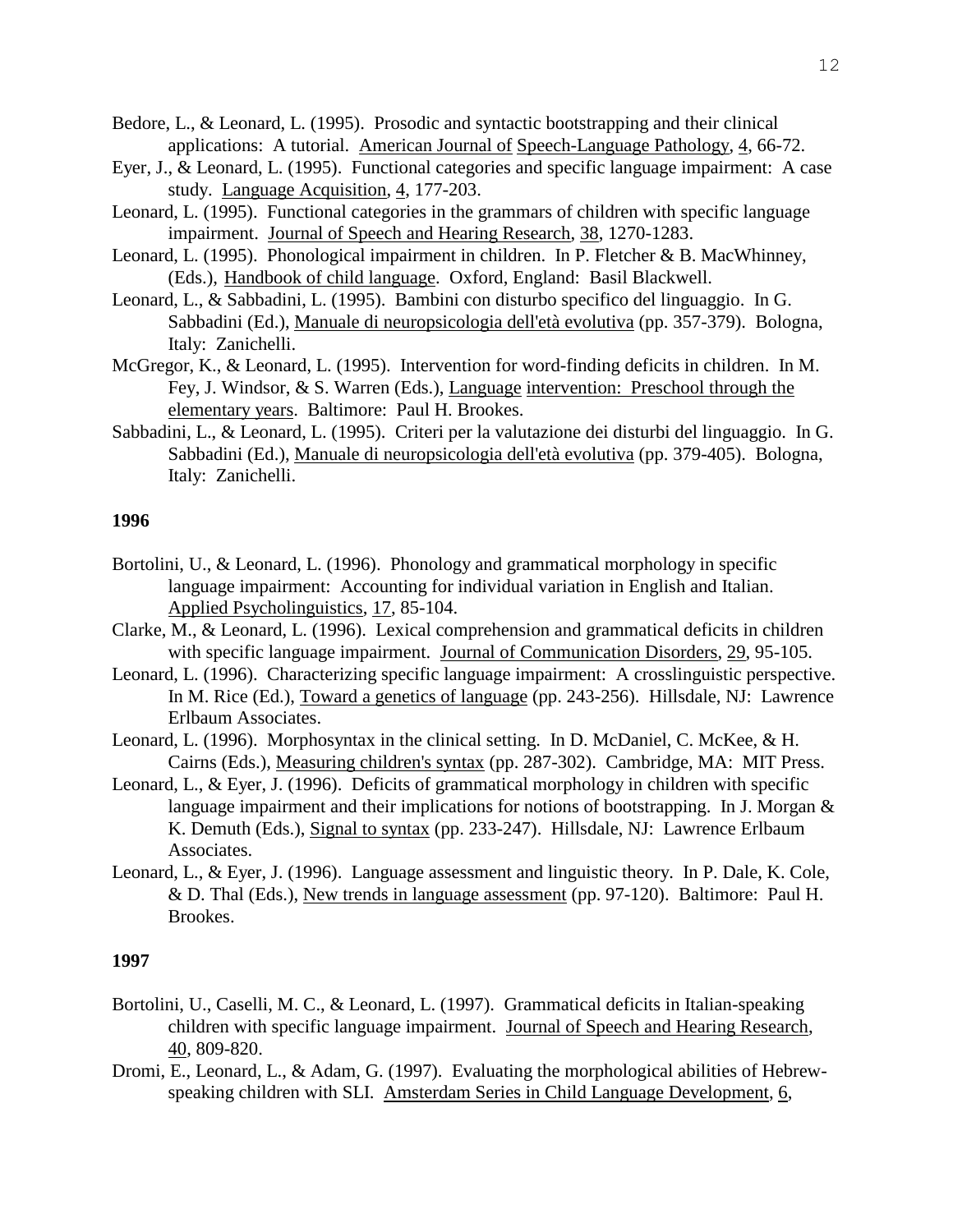65-78.

- Grela, B., & Leonard, L. (1997). The use of subject arguments by children with specific language impairment. Clinical Linguistics and Phonetics, 11, 443-453.
- Leonard, L., Eyer, J., Bedore, L., & Grela, B. (1997). Three accounts of the grammatical morpheme difficulties of English-speaking children with specific language impairment. Journal of Speech and Hearing Research, 40, 741-753.
- Roberts, S., & Leonard, L. (1997). Grammatical deficits in German and English: A crosslinguistic study of children with specific language impairment. First Language, 17, 131-150.

# **1998**

- Bedore, L., & Leonard, L. (1998). Specific language impairment and grammatical morphology: A discriminant function analysis. Journal of Speech, Language, and Hearing Research, 41, 1185-1192.
- Bortolini, U., Leonard, L., & Caselli, M. C. (1998). Specific language impairment in Italian and English: Evaluating alternative accounts of grammatical deficits. Language and Cognitive Processes, 13, 1-20.
- Leonard, L. (1998). Children with specific language impairment. Cambridge, MA: MIT Press.
- Leonard, L. (1998). The study of language acquisition across languages. In O. Taylor & L. Leonard (Eds.). Language acquisition in North America: Crosscultural and crosslinguistics perspectives (pp. 3-18). San Diego: Singular Publishing.
- Leonard, L. (1998). Verso una spiegazione dei disturbi di linguaggio nei bambini: Il valore dello studio crosslinguistico. Psicologia Clinica dello Sviluppo, 2, 453-462.
- Leonard, L., & Bortolini, U. (1998). Grammatical morphology and the role of weak syllables in the speech of Italian-speaking children with specific language impairment. Journal of Speech, Language, and Hearing Research, 41, 1363-1374.
- Miller, C., & Leonard, L. (1998). Deficits in finite verb morphology: Some assumptions in recent accounts of specific language impairment. Journal of Speech, Language, and Hearing Research, 41, 701-707
- Montgomery, J., & Leonard, L. (1998). Real-time inflectional processing by children with specific language impairment: Effects of phonetic substance. Journal of Speech, Language, and Hearing Research, 41 1432-1443.

- Dromi, E., Leonard, L., Adam, G., & Zadunaisky-Ehrlich, S. (1999). Verb agreement morphology in Hebrew-speaking children with specific language impairment. Journal of Speech, Language, and Hearing Research, 42, 1414-1431.
- Hsieh, L., Leonard, L., & Swanson, L. (1999). Some differences between English plural noun inflections and third singular verb inflections in the input: The contributions of frequency, sentence position, and duration. Journal of Child Language, 26, 531-543.
- Leonard, L. (1999). Understanding grammatical deficits in children with specific language impairment: The evaluation of productivity. In L. Menn & N. Bernstein Ratner (Eds.), Methods for studying language production (pp. 333-352). Mahwaw, NJ: Lawrence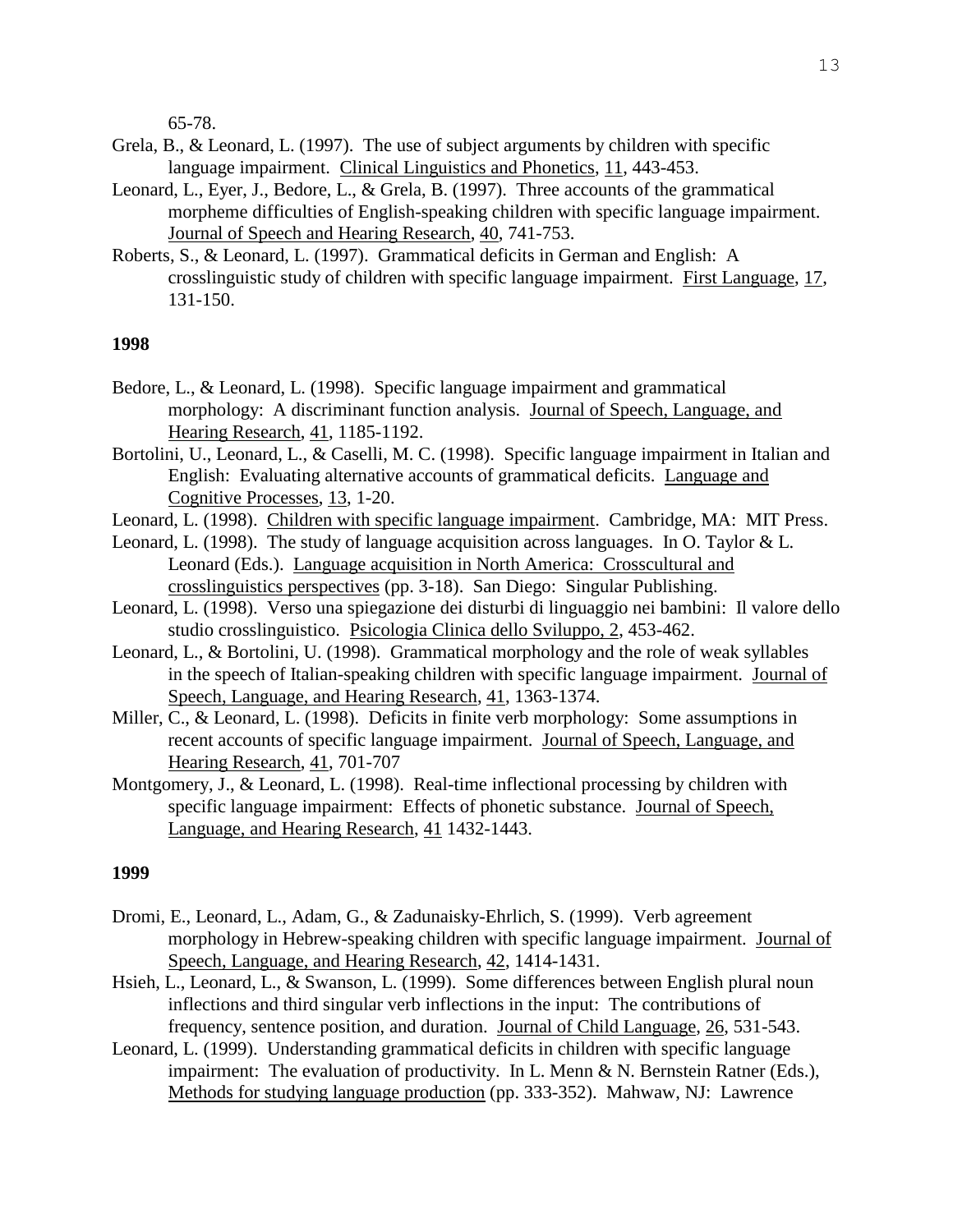Erlbaum.

Leonard, L., Miller, C., & Gerber, E. (1999). Grammatical morphology and the lexicon in children with specific language impairment. Journal of Speech, Language, and Hearing Research, 42, 678-689.

# **2000**

- Bedore, L., & Leonard, L. (2000). The effects of inflectional variation on fast mapping of verbs in English and Spanish. Journal of Speech, Language, and Hearing Research, 43, 21-33.
- Bortolini, U., & Leonard, L. (2000). Phonology and children with specific language impairment: The status of structural constraints in two languages. Journal of Communication Disorders, 33, 131-150.
- Grela, B., & Leonard, L. (2000). The influence of argument structure complexity on the use of auxiliary verbs by children with SLI. Journal of Speech, Language, and Hearing Research, 43, 1115-1125.
- Hansson, K., Nettelbladt, U., & Leonard, L. (2000). Specific language impairment in Swedish: The status of verb morphology and word order. Journal of Speech, Language, and Hearing Research, 43, 848-864.
- Leonard, L. (2000). Specific language impairment across languages. In D. Bishop & L. Leonard, (Eds.), Speech and language impairments in children: Causes, characteristics, intervention, and outcome (pp. 115-129). Hove, UK: Psychology Press.
- Leonard, L. (2000). Theories of language learning and children with specific language impairment. In M. Perkins & S. Howard (Eds.), New directions in language development (pp. 1-5). New York: Plenum.
- Leonard, L., Dromi, E., Adam, G., & Zadunaisky-Ehrlich, S. (2000). Tense and finiteness in the speech of children with specific language impairment acquiring Hebrew. International Journal of Language and Communication Disorders, 35, 319-335.
- Leonard, L., Miller, C., Grela, B., Holland, A., Gerber, E., & Petucci, M. (2000). Production operations contribute to the grammatical morpheme limitations of children with specific language impairment. Journal of Memory and Language, 43, 362-378.
- Leonard, L., Miller, C., & Owen, A. (2000). The comprehension of verb agreement morphology by English-speaking children with specific language impairment. Clinical Linguistics and Phonetics, 14, 465-481.

- Bedore, L., & Leonard, L. (2001). Grammatical morphology deficits in Spanish-speaking children with specific language impairment. Journal of Speech, Language, and Hearing Research, 44, 905-924.
- Leonard, L. (2001). Fillers across languages and language abilities. Journal of Child Language, 28, 257-261.
- Leonard, L., Salameh, E. K., & Hansson, K. (2001). Noun phrase morphology in Swedishspeaking children with specific language impairment. Applied Psycholinguistics, 22, 619-639.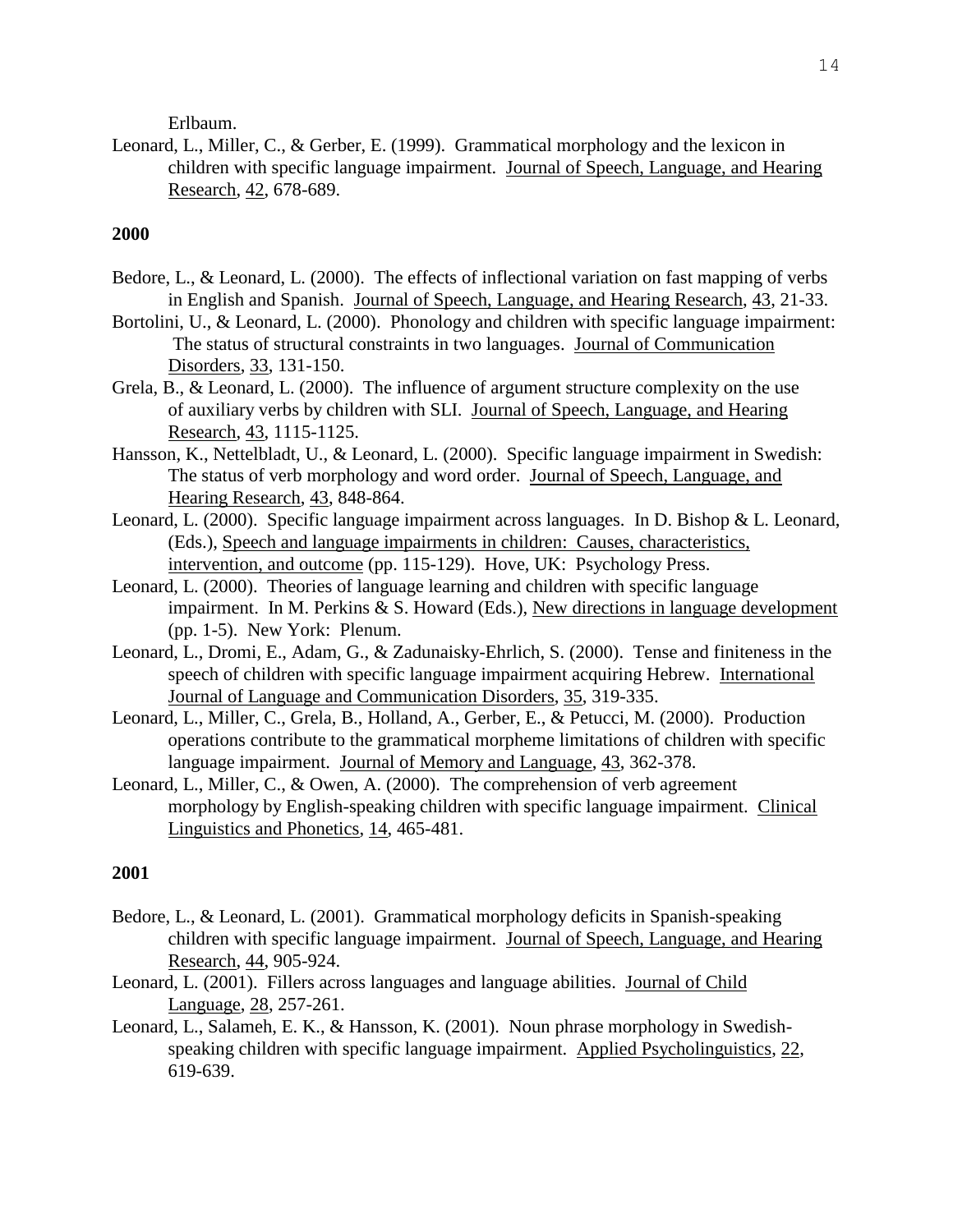- Miller, C., Kail, R., Leonard, L., & Tomblin, J. B. (2001). Speed of processing in children with specific language impairment. Journal of Speech, Language, and Hearing Research, 44, 416-433.
- Owen, A., Dromi, E., & Leonard, L. (2001). The phonology-morphology interface in the speech of Hebrew-speaking children with specific language impairment. Journal of Communication Disorders, 34, 323-337.

- Bortolini, U., Caselli, M. C., Deevy, P., & Leonard, L. (2002). Specific language impairment in Italian: First steps in the search of a clinical marker. International Journal of Language and Communication Disorders, 37, 77-93.
- Catts, H., Gillispie, M., Leonard, L., Kail, R., & Miller, C. (2002). The role of speed of processing, rapid naming, and phonological awareness in reading achievement. Journal of Learning Disabilities, 35, 509-524.
- Eyer, J., Leonard, L., Bedore, L., McGregor, K., Anderson, B., & Viescas, R. (2002). Fast mapping of verbs by children with specific language impairment. Clinical Linguistics and Phonetics, 16, 59-77.
- Leonard, L., Caselli, M. C., & Devescovi, A. (2002). Italian children's use of verb and noun morphology during the preschool years. First Language, 22, 287-304.
- Leonard, L., Miller, C., Deevy, P., Rauf, L., Gerber, E., & Charest, M. (2002). Production operations and the use of nonfinite verbs by children with specific language impairment. Journal of Speech, Language, and Hearing Research, 45, 744-758.
- Owen, A., & Leonard, L. (2002). Lexical diversity in the spontaneous speech of children with specific language impairment: Application of D. Journal of Speech, Language, and Hearing Research, 45, 927-937.
- Svirsky, M., Stallings, L., Lento, C., Ying, E., & Leonard, L. (2002). Grammatical morphologic development in pediatric cochlear implant users may be affected by the perceptual prominence of the relevant markers. Annals of Otology, Rhinology & Laryngology, Supplement 189, 111, 109-112.

- Hansson, K., & Leonard, L. (2003). The use and productivity of verb morphology in specific language impairment: An examination of Swedish. Linguistics, 41, 351-379.
- Hansson, K., Nettelbladt, U., & Leonard, L. (2003). Indefinite articles and definite forms in Swedish children with specific language impairment. First Language, 23, 343-362.
- Leonard, L. (2003). Specific language impairment: Characterizing the deficit. In Y. Levy & J. Schaeffer (Eds.), Towards a definition of SLI (pp. 209-231). Mahwah, NJ: Lawrence Erlbaum.
- Leonard, L., Deevy, P., Miller, C., Rauf, L., Charest, M., & Kurtz, R. (2003). Surface forms and grammatical functions: Past tense and passive participle use by children with specific language impairment. Journal of Speech, Language, and Hearing Research, 46, 43-55.
- Leonard, L., Deevy, P., Miller, C., Charest, M., Kurtz, R., & Rauf, L. (2003). The use of grammatical morphemes reflecting aspect and modality by children with specific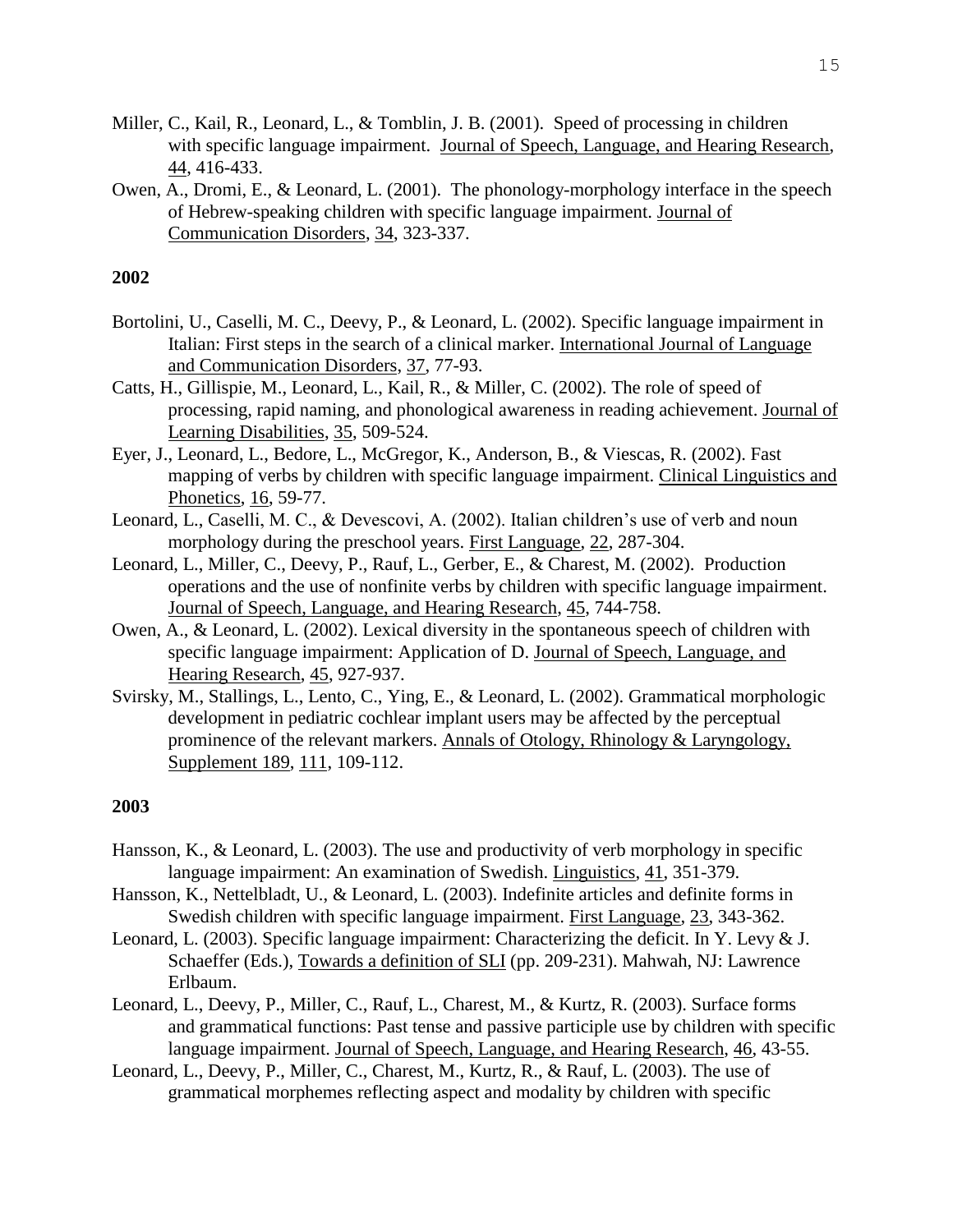language impairment. Journal of Child Language, 30, 769-795.

Leonard, L., & Finneran, D. (2003). Grammatical morpheme effects on MLU: "The same can be less" revisited. Journal of Speech, Language, and Hearing Research, 46, 878-888.

## **2004**

- Charest, M., & Leonard, L. (2004). Predicting tense: Finite verb morphology and subject pronouns in the speech of typically developing children and children with SLI. Journal of Child Language, 31, 231-246.
- Deevy, P., & Leonard, L. (2004). The comprehension of wh-questions in children with specific language impairment. Journal of Speech-Language-Hearing Research, 47, 802-815.
- Leonard, L. (2004). Exploring the phenotype of specific language impairment: A look at grammatical variability. In L. Jenkins (Eds.), Variation and universals in biolinguistics (pp. 285-298). Amsterdam: Elsevier.
- Leonard, L. (2004). Foreword. In J. Paradis, F. Genesee, & M. Crago, Dual language development and disorders (pp. xiii-xiv). Baltimore, MD: Paul H. Brookes.
- Leonard, L. (2004). Specific language impairment in children. In R. Kent (Ed.), The MIT Encyclopedia of Communication Disorders (pp. 402-405). Cambridge, MA: MIT Press.
- Leonard, L., Camarata, S., Brown, B., & Camarata, M. (2004). Tense and agreement in the speech of children with specific language impairment: Patterns of generalization through intervention. Journal of Speech, Language, and Hearing Research, 47, 1363-1379.
- Leonard, L., & Deevy, P. (2004). Lexical deficits in specific language impairment. In L. Verhoeven & H. van Balkom (Eds.), Classification of developmental language disorders (pp. 209-233). Mahwah, NJ: Lawrence Erlbaum.
- Wong, A. M.-Y., Leonard, L., Fletcher, P., & Stokes, S. (2004). Questions without movement: A study of Cantonese-speaking children with and without specific language impairment. Journal of Speech, Language, and Hearing Research, 47, 1440-1453.

#### **2005**

- Bedore, L., & Leonard, L. (2005). Verb inflections and noun phrase morphology in the spontaneous speech of Spanish-speaking children with specific language impairment. Applied Psycholinguistics, 26, 195-225.
- Fletcher, P., Leonard, L., Stokes, S., & Wong, A. M.-Y. (2005). The expression of aspect in Cantonese-speaking children with specific language impairment. Journal of Speech, Language, and Hearing Research, 48, 621-634.
- Leonard, L., Hansson, K., Nettelbladt, U., & Deevy, P. (2005). Children with specific language impairment in English and Swedish: A crosslinguistic study. Language Acquisition, 12, 219-246.

# **2006**

Bortolini, U., Arfé, B., Caselli, M. C., Degasperi, L., Deevy, P., & Leonard, L. (2006).Clinical markers for specific language impairment in Italian: The contribution of clitics and nonword repetition. International Journal of Language and Communication Disorders, 41,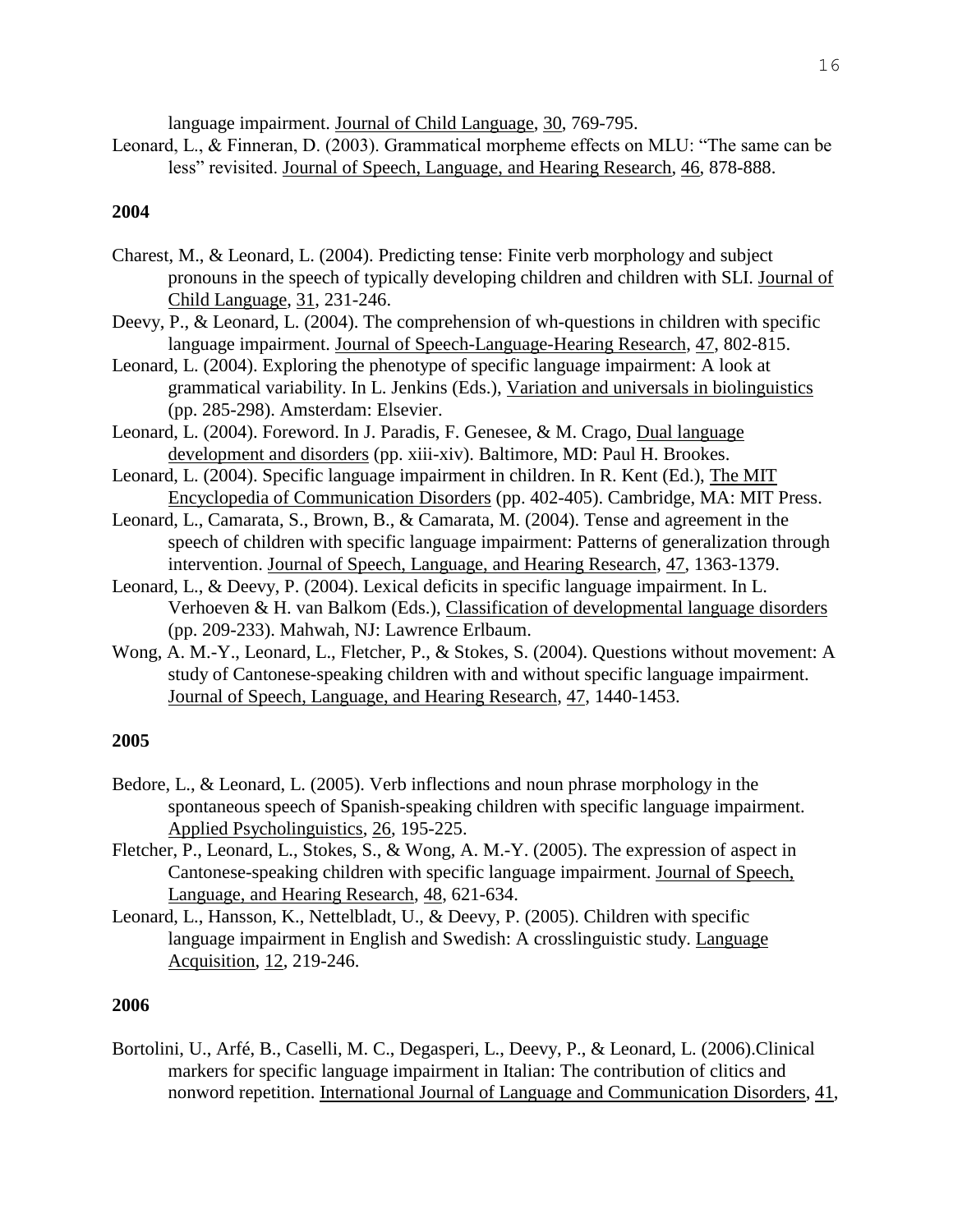695-712.

- Leonard, L., Camarata, S., Pawlowska, M., Brown, B., & Camarata, M. (2006). Tense and agreement morphemes in the speech of children with specific language impairment during intervention: Phase II. Journal of Speech, Language, and Hearing Research, 49, 749-770.
- Leonard, L., Wong, A. M.-Y., Deevy, P., Stokes, S., & Fletcher, P. (2006). The production of passives by children with specific language impairment acquiring English or Cantonese. Applied Psycholinguistics, 27, 267-299.
- Leonard, L., & Deevy, P. (2006). Cognitive and linguistic issues in the study of children with specific language impairment. In M. Traxler & M. A. Gernsbacher (Eds.), Handbook of psycholinguistics (pp. 1143-1171). (Second Edition). London: Academic Press.
- Miller, C., Leonard, L., Kail, R., Zhang, X., Tomblin, J. B., & Francis, D. (2006). Response time in fourteen-year-olds with language impairment. Journal of Speech, Language, and Hearing Research, 49, 713-728.
- Montgomery, J., & Leonard, L. (2006). Effects of acoustic manipulation on the real-time inflectional processing of children with specific language impairment. Journal of Speech, Language, and Hearing Research, 49, 1238-1256.
- Owen, A., & Leonard, L. (2006). The production of finite and nonfinite complement clauses by children with specific language impairment and their typically developing peers. Journal of Speech, Language, and Hearing Research, 49, 548-571.
- Polite, E. J., & Leonard, L. (2006). Finite verb morphology and phonological length in the speech of children with specific language impairment. Clinical Linguistics and Phonetics, 20, 751-760.
- Stokes, S., Wong, A. M.-Y., Fletcher, P., & Leonard, L. (2006). Nonword repetition and sentence repetition as clinical markers of SLI: The case of Cantonese. Journal of Speech, Language, and Hearing Research, 49, 219-236.

- Krantz, L., & Leonard, L. (2007). The effect of temporal adverbials on past tense production by children with specific language impairment. Journal of Speech, Language, and Hearing Research, 50, 137-148.
- Leonard, L. (2007). Foreword. In A. Kamhi, J. Masterson, & K. Apel, Clinical decision making in developmental language disorders (pp. xv-xvi). Baltimore, MD: Paul H. Brookes.
- Leonard, L. (2007). Predicting language ability in five-year-olds with autism spectrum disorders: Some promising evidence. [Abstract]. Evidence Based Communication Assessment and Intervention, 1, 200-201. Abstract of Thurm, A., Lord, C., Lee, L.-C., & Newschaeffer, C. (2007). Journal of Autism and Developmental Disorders, 37, 1721-1734.
- Leonard, L. (2007). Processing limitations and the grammatical profile of children with specific language impairment. In R. Kail (Ed.), Advances in Child Development and Behavior, Volume 35 (pp. 139-171). New York: Elsevier.
- Leonard, L., Davis, J., & Deevy, P. (2007). Phonotactic probability and past tense use by children with specific language impairment and their typically developing peers. Clinical Linguistics and Phonetics, 21, 747-758.
- Leonard, L., Deevy, P., Kurtz, R., Krantz, L., Owen, A., Polite, E., Elam, D., & Finneran, D.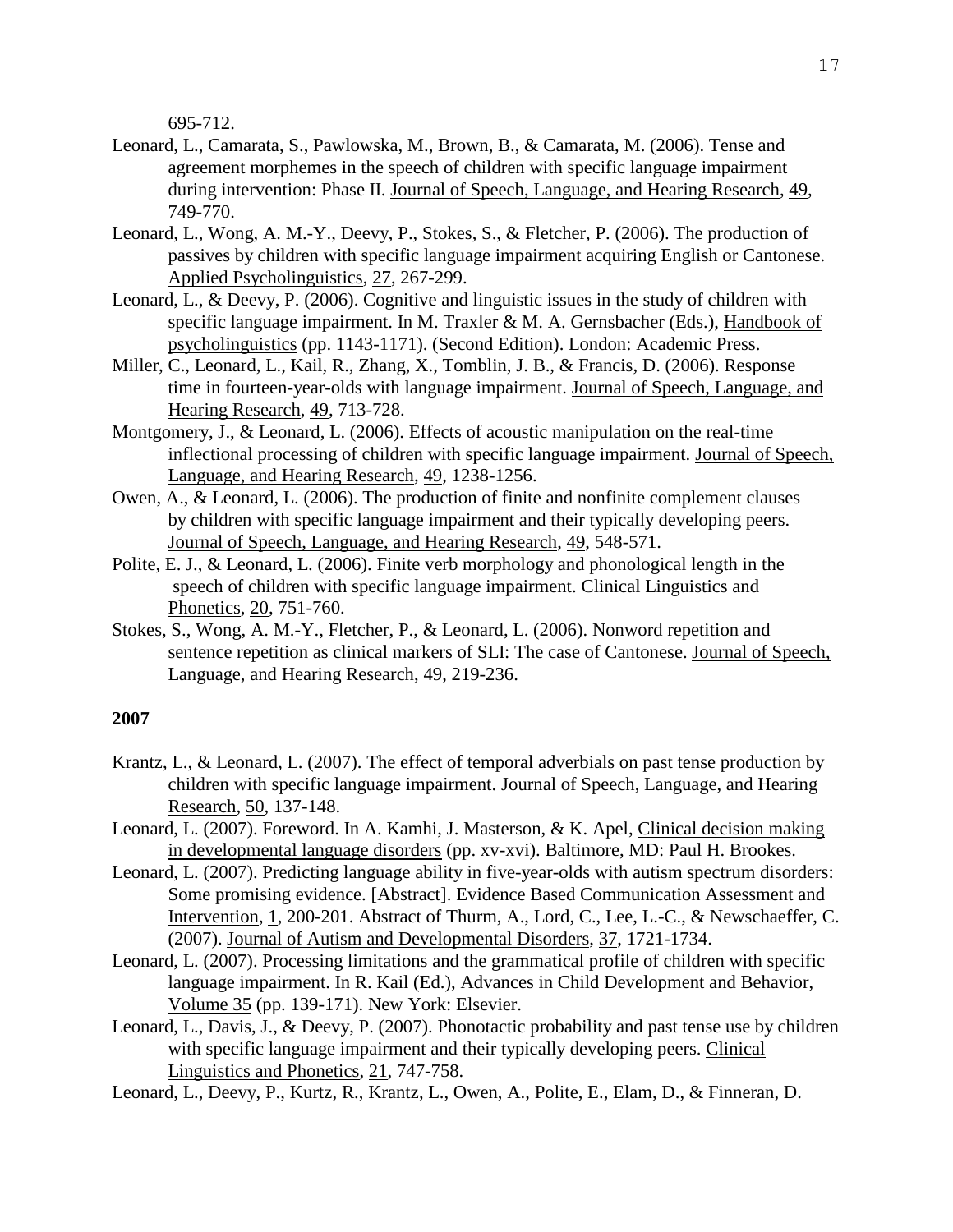(2007). Lexical aspect and the use of verb morphology by children with specific language impairment. Journal of Speech, Language, and Hearing Research, 50, 759-777**.**

- Leonard, L., Deevy, P., Wong, A. M.-Y., Stokes, S., & Fletcher, P. (2007). Modal verbs with and without tense: A study of English- and Cantonese-speaking children with specific language impairment. International Journal of Language and Communication Disorders, 42, 209-228.
- Leonard, L., Ellis Weismer, S., Miller, C., Francis, D., Tomblin, J. B., & Kail, R. V. (2007). Speed of processing, working memory, and language impairment in children. Journal of Speech, Language, and Hearing Research, 50, 408-428.
- Owen, A., & Leonard, L. (2007). The overgeneralization of nonfinite complements to finite contexts: The case of decide. Journal of Child Language, 34, 545-570.
- Polite, E., & Leonard, L., (2007). A method for assessing the use of first person verb forms by preschool-aged children with SLI. Child Language Teaching and Therapy, 23, 353-366.

## **2008**

- Leonard, L., Camarata, S., Pawłowska, M., Brown, B., & Camarata, M. (2008). The acquisition of tense and agreement morphemes by children with specific language impairment during intervention: Phase 3. Journal of Speech, Language, and Hearing Research, 51, 120-125.
- Miller, C., Leonard, L., & Finneran, D. (2008). Grammaticality judgements in adolescents with and without language impairment. International Journal of Language and Communication Disorders, 43, 346-360.
- Pawłowska, M., Leonard, L., Camarata, S., Brown, B., & Camarata, M. (2008). Factors accounting for the ability of children with SLI to learn agreement morphemes in intervention. Journal of Child Language, 35, 25-53.

- Finneran, D., Francis, A., & Leonard, L. (2009). Sustained attention in children with specific language impairment. Journal of Speech, Language, and Hearing Research, 52, 915-929.
- Finneran, D., Leonard, L., & Miller, C. (2009). Speech disruptions in the sentence formulation of school-age children with specific language impairment. International Journal of Language and Communication Disorders, 44, 271-286.
- Fletcher, P., Leonard, L., Stokes, S., & Wong, A. (2009). Morphosyntactic deficits in Cantonesespeaking children with specific language impairment. In S.-P. Law, B. Weekes, & A. Wong (Eds.), Language disorders in speakers of Chinese (pp. 75-88). Bristol, UK: Multilingual Matters.
- Leonard, L. (2009). Cross-linguistic studies of child language disorders. In R. Schwartz (Ed.), Handbook of child language disorders (pp. 308-324). New York, NY: Psychology Press.
- Leonard, L. (2009). Language symptoms and their possible sources in specific language impairment. In E. Bavin (Ed.), The Cambridge handbook of child language (pp. 433-446). Cambridge, England: Cambridge University Press.
- Leonard, L. (2009). Is expressive language disorder an accurate diagnostic category? American Journal of Speech-Language Pathology, 18, 115-123.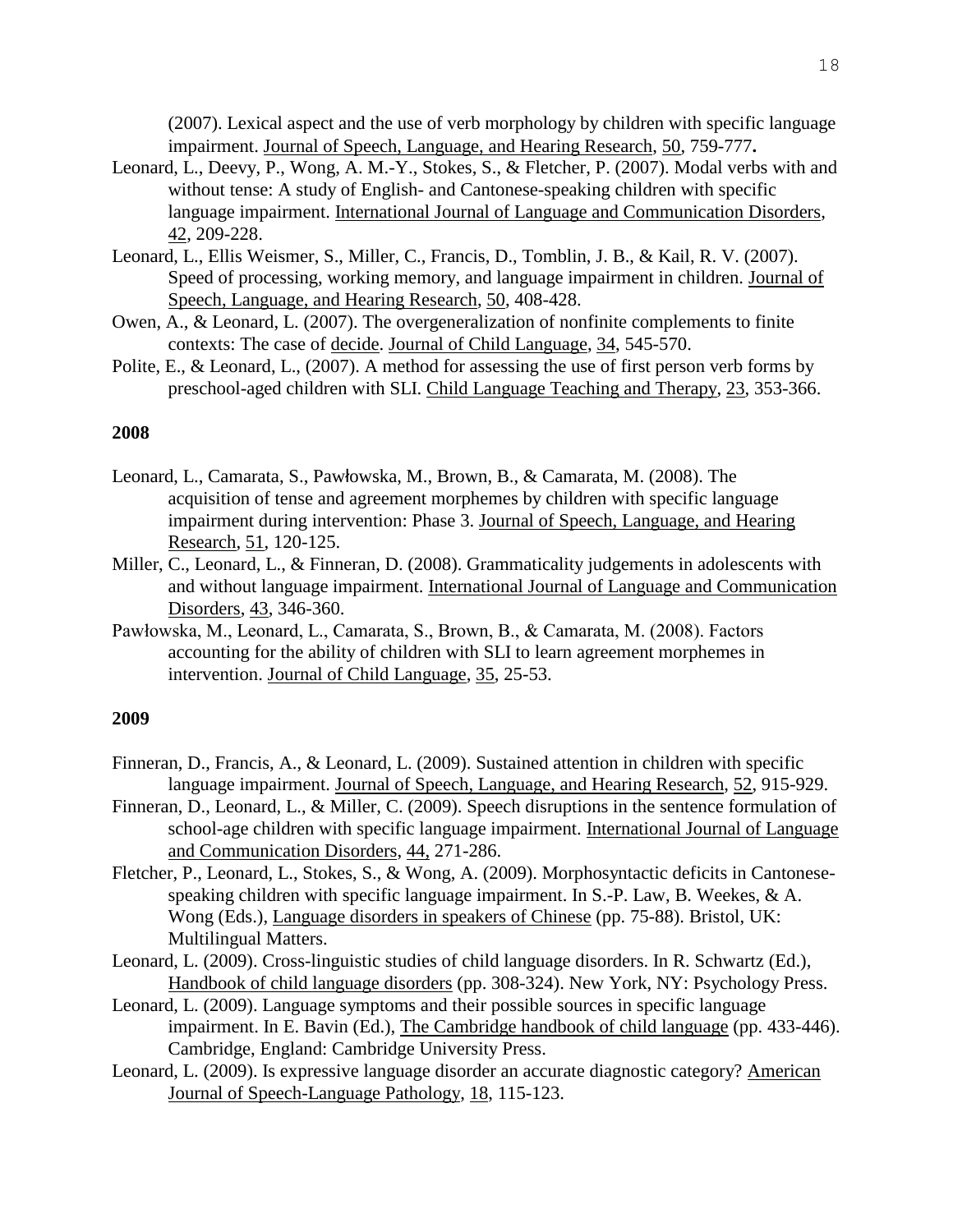- Leonard, L. (2009). Some reflections on the study of children with specific language impairment. Child Language Teaching and Therapy, 25, 169-171.
- Leonard, L., Miller, C., & Finneran, D. (2009). Grammatical morpheme effects on sentence processing by school-aged adolescents with specific language impairment. Language and Cognitive Processes, 24, 450-478.
- Lukács, Á., Leonard, L., Kas, B., & Pléh, C. (2009). The use of tense and agreement by Hungarian-speaking children with language impairment. Journal of Speech, Language, and Hearing Research, 52, 98-117.

- Deevy, P., Weil, L., Leonard, L., & Goffman, L. (2010). Extending use of the NRT to preschoolaged children with and without specific language impairment. Language, Speech, and Hearing Services in Schools, 41, 277-288.
- Finneran, D., & Leonard, L. (2010). The role of linguistic input in third person singular –s use in the speech of young children. Journal of Speech, Language, and Hearing Research, 53, 1065-1074.
- Hassink, J., & Leonard, L. (2010). Within-treatment factors as predictors of outcomes following conversational recasting. American Journal of Speech-Language Pathology, 19, 213-224.
- Leonard, L. (2010). Language combinations, subtypes, and severity in the study of bilingual children with specific language impairment. Applied Psycholinguistics, 31, 310-315.
- Leonard, L. (2010). Specific language impairment. In P. Hogan (Ed.), The Cambridge encyclopedia of the language sciences (pp. 785-786). Cambridge, England: Cambridge University Press.
- Leonard, L., & Deevy, P. (2010). Tense and aspect in sentence interpretation by children with specific language impairment. Journal of Child Language, 37, 395-418.
- Lukács, Á., Leonard, L., & Kas, B. (2010). The use of noun morphology by children with language impairment: The case of Hungarian. International Journal of Language and Communication Disorders, 45, 145-161.
- Weber-Fox, C., Leonard, L., Hampton Wray, A., & Tomblin, J. B. (2010). Electrophysiological correlates of rapid auditory and linguistic processing in adolescents with specific language impairment. Brain and Language, 115, 162-181.
- Wong, A. M.-Y., Klee, T., Stokes, P., Fletcher, P., Leonard, L. (2010). Differentiating Cantonese-speaking preschool children with and without SLI using MLU and lexical diversity (D). Journal of Speech, Language, and Hearing Research, 53, 794-799.

- Dispaldro, M., Deevy, P., Altoé, G., Benelli, B., & Leonard, L. (2011). A cross-linguistic study of real-word and non-word repetition as predictors of grammatical competence in children with typical language development. International Journal of Language and Communication Disorders, 46, 564-578.
- Kunnari, S., Savinainen-Makkonen, T., Leonard, L., Mäkinen, L., Tolonen, A.-K., Luotonen, M., & Leinonen, E. (2011). Children with specific language impairment in Finnish: The use of tense and agreement inflections. Journal of Child Language, 38, 999-1027.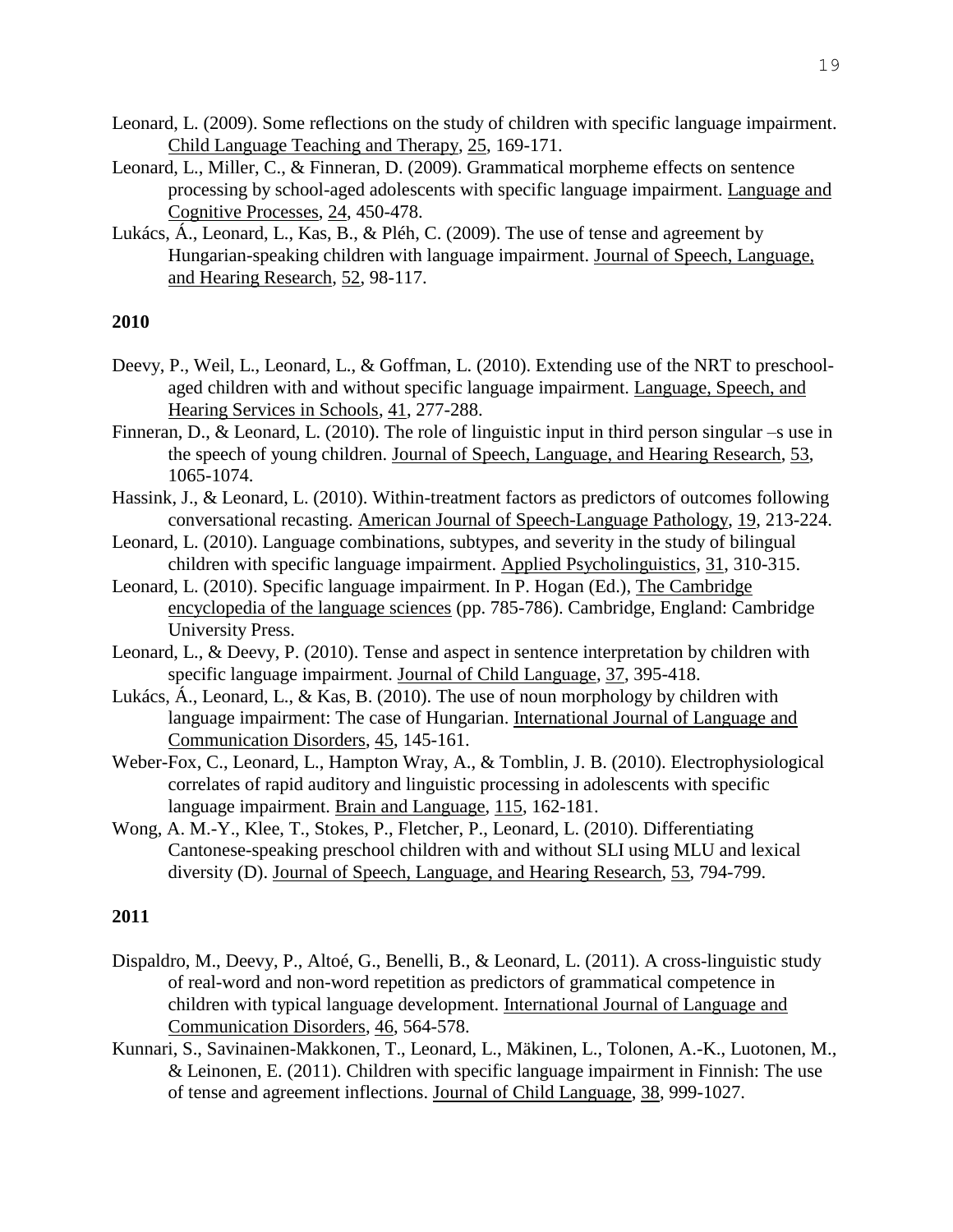- Leonard, L. (2011). Foreword. In J. Paradis, F. Genesee, & M. Crago, Dual language development and disorders, Second Edition (pp. xiii-xiv). Baltimore, MD: Paul H. Brookes.
- Leonard, L. (2011). The primacy of priming in grammatical development and intervention: A tutorial. Journal of Speech, Language, and Hearing Research, 54, 608-621.
- Leonard, L., & Deevy, P. (2011). Input distribution influences degree of auxiliary use by children with SLI. Cognitive Linguistics, 22, 247-273.
- Lukács, Á., Leonard, L., & Kas, B. (2011). "The dog chase the cat": Grammaticality judgments by Hungarian-speaking children with language impairment. Acta Linguistica Hungarica, 58, 24-38.
- Polite, E. J., Leonard, L., & Roberts, F. D. (2011). The use of definite and indefinite articles by children with specific language impairment. International Journal of Speech-Language Pathology, 13, 291-300.

- Chakraborty, R., & Leonard, L. (2012). A brief research report on acquisition of verb inflection in Bengali-speaking children. Journal of Advanced Linguistic Studies, 1, 41-53.
- Leonard, L., Lukács, Á., & Kas, B. (2012). Tense and aspect in childhood language impairment: Contributions from Hungarian. Applied Psycholinguistics, 33, 305-328.
- Leonard, L., & Weber-Fox, C. (2012). Specific language impairment: Deficits in linguistic, cognitive, and sensory domains. In M. Faust (Ed.), The handbook of the neuropsychology of language (pp. 826-846). Chichester, England: Wiley-Blackwell.

- Dispaldro, M., Leonard, L., Corradi, N., Ruffino, M., Bronte, T., & Facoetti, A. (2013). Visual attentional engagement deficits in children with specific language impairment and their role in real-time language processing. Cortex, 49, 2126-2139.
- Dispaldro, M., Leonard, L., & Deevy, P. (2013). Clinical markers in Italian-speaking children with and without specific language impairment: A study of nonword and real word repetition as predictors of grammatical ability. International Journal of Language and Communication Disorders, 48, 554-564.
- Dispaldro, M., Leonard, L., & Deevy, P. (2013). Real-word and nonword repetition in Italianspeaking children with specific language impairment: A study of diagnostic accuracy. Journal of Speech, Language, and Hearing Research, 56, 323-336.
- Gladfelter, A., & Leonard, L. (2013). Alternative tense and agreement morpheme measures for assessing grammatical deficits during the preschool period. Journal of Speech, Language, and Hearing Research, 56, 542-552.
- Leonard, L. (2013). Alternative routes to language impairment. In L. Rescorla & P. Dale (Eds.), Late talkers: Language development, interventions, and outcomes (pp. 363-376). Baltimore, MD: Paul H. Brookes.
- Leonard, L., Deevy, P., Fey, M. & Bredin-Oja, S. (2013). Sentence comprehension in specific language impairment: A task designed to distinguish between cognitive capacity and syntactic complexity. Journal of Speech, Language, and Hearing Research, 56, 577-589.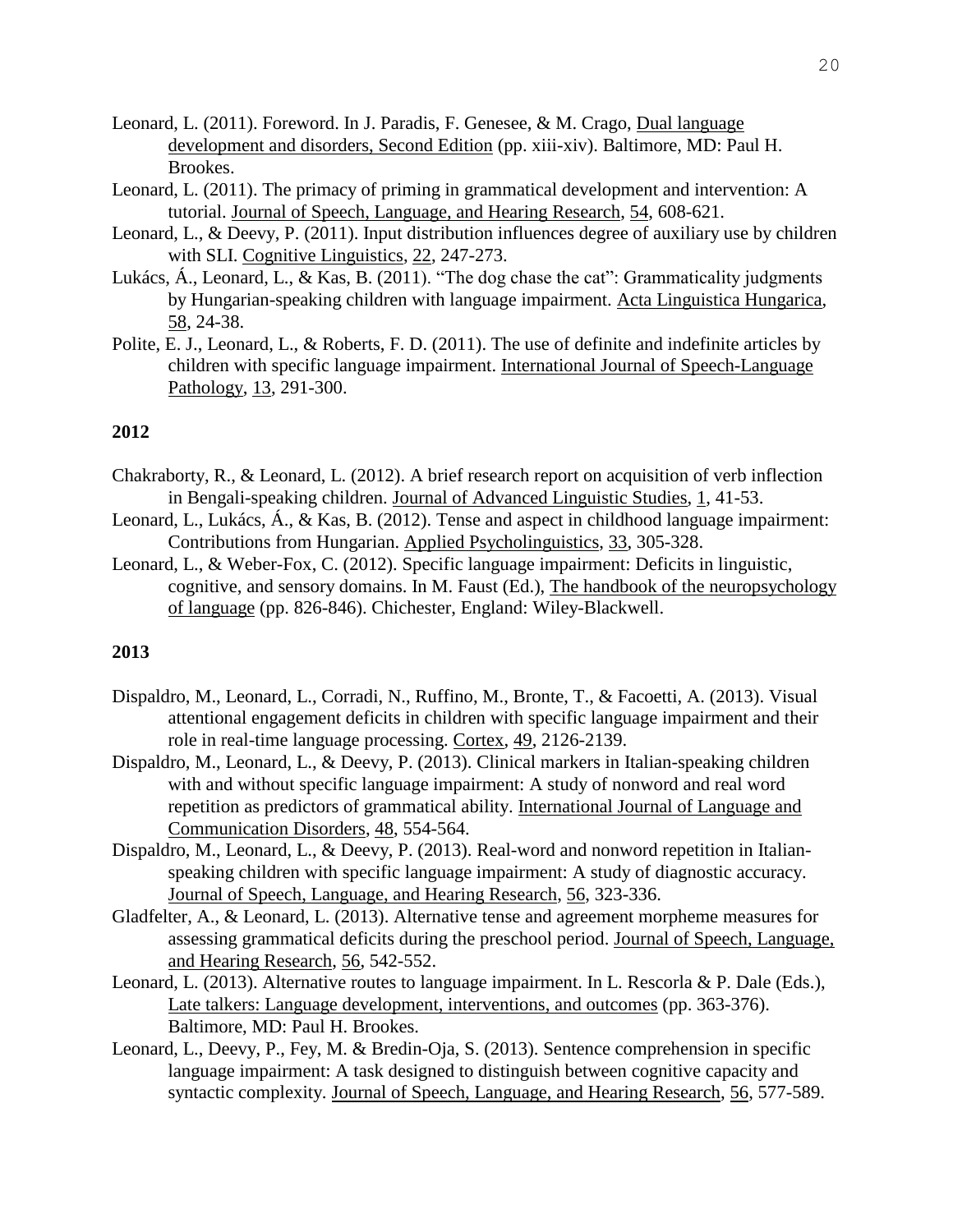- Leonard, L., & Dispaldro, M. (2013). The effects of production demands on grammatical weaknesses in specific language impairment: The case of clitic pronouns in Italian. Journal of Speech, Language, and Hearing Research, 56, 1272-1286.
- Lukács, Á., Kas, B., & Leonard, L. (2013). Case marking in Hungarian children with specific language impairment. First Language, 33, 331-353.

- Kaganovich, N., Schumaker, J., & Leonard, L. (2014). Children with a history of SLI show reduced sensitivity to audiovisual temporal asynchrony: An ERP study. Journal of Speech, Language, and Hearing Research, 57, 1480-1502.
- Kunnari, S., Savinainen-Makkonen, T., Leonard, L., Mäkinen, L., & Tolonen, A.-K. (2014). The use of negative inflections by Finnish-speaking children with and without specific language impairment. Clinical Linguistics and Phonetics, 28, 697-708.
- Leonard, L. (2014). Children with specific language impairment. Second edition. Cambridge, MA: MIT Press.
- Leonard, L. (2014). Children with specific language impairment and their contribution to the study of language development. Journal of Child Language, 41, S1, 38-47. doi: 10.1017/S0305000914000130.
- Leonard, L. (2014). Developmental language disorders. In L. Cummings (Ed.), The Cambridge handbook of communication disorders (pp. 419-435). Cambridge, England: Cambridge University Press.
- Leonard, L. (2014). Foreword. In D. Quintos-Pozos, Multilingual aspects of signed language communication and disorder (pp. xiii-xiv). Bristol, UK: Multilingual Matters.
- Leonard, L. (2014). I disturbi del linguaggio nelle diverse lingue e nei vari ambiti di elaborazione cognitive. In L. Marotta & M. C. Caselli (Eds.), *I disturbi del linguaggio: Caratteristiche, alutazione, trattamento* (pp. 13-37). Trento, Italy: Erickson.
- Leonard, L. (2014). Specific language impairment across languages. Child Development Perspectives, 8, 1-5.
- Leonard, L. (2014). Replacing one imperfect term with another. International Journal of Language and Communication Disorders, 49, 436-437.
- Leonard, L., Ellis Weismer, S., Weber-Fox, C., & Miller, C. (2014). The role of processing in children and adolescents with language impairment. In J. B. Tomblin & M. Nipoold (Eds)., Understanding individual differences in language development across the school years (pp. 117-143). New York: Psychology Press.
- Leonard, L., Kunnari, S., Savinainen-Makkonen, T., Tolonen, A.-K., Mäkinen, L., Luotonen, M., & Leinonen, E. (2014). Noun case suffix use by children with specific language impairment: An examination of Finnish. Applied Psycholinguistics, 35, 833-854.
- Purdy, J. D., Leonard, L., Weber-Fox, C., & Kaganovich, N. (2014). Decreased sensitivity to long-distance dependencies in children with a history of specific language impairment: Electrophysiological evidence. Journal of Speech, Language, and Hearing Research, 57, 1040-1059.
- Souto, S., Leonard, L., & Deevy, P. (2014). Identifying risk for specific language impairment with narrow and global measures of grammar. Clinical Linguistics and Phonetics, 28, 741-756.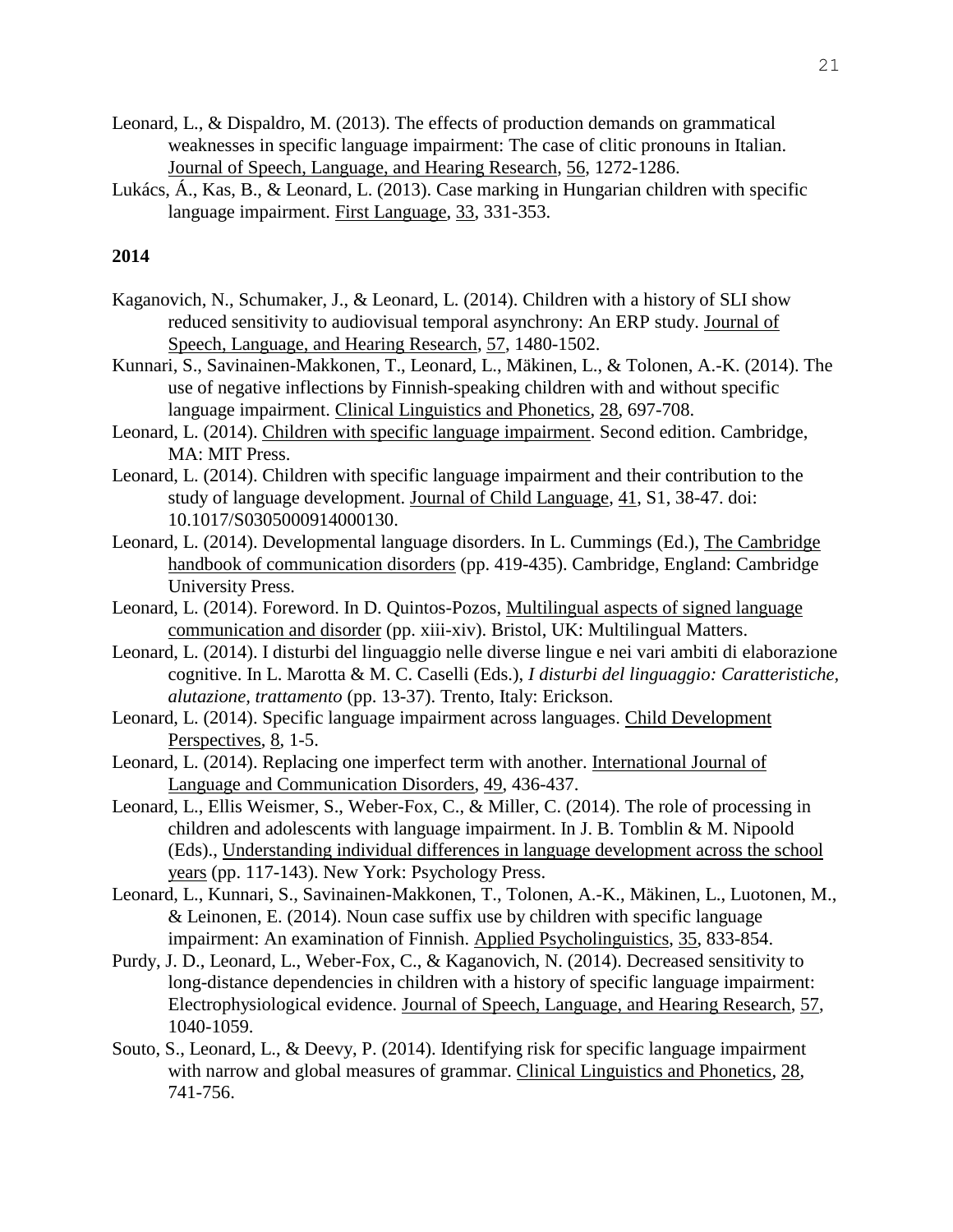- Krok, W., & Leonard, L. (2015). Past tense productions in children with and without specific language impairment across Germanic languages: A meta-analysis. Journal of Speech, Language, and Hearing Research, 58, 1326-1340.
- Leonard, L. (2015). Language symptoms and their possible sources in specific language impairment. In E. Bavin & L. Naigles (Eds.), The Cambridge Handbook of Child Language. Second Edition. (pp. 545-563). Cambridge, England: Cambridge University Press.
- Leonard, L. (2015). Time-related grammatical use by children with SLI across languages: Beyond tense. International Journal of Speech-Language Pathology, 17, 545-555.
- Leonard, L., Fey, M., Deevy, P., & Bredin-Oja, S. (2015). Input sources of third person singular –s inconsistency in children with and without specific language impairment. Journal of Child Language, 42, 786-820.
- Pettenati, P., Benassi, E., Leonard, L., Deevy, P., & Caselli, M. C. (2015). Extra-linguistic influences on sentence comprehension in Italian-speaking children with and without specific language impairment. International Journal of Language and Communication Disorders, 50, 312-321.

## **2016**

- Bishop, D. V. M., Snowling, M., Thompson, P., Greenhalgh, T., CATALISE Consortium (2016). CATALISE: A multinational and multidisciplinary Delphi consensus study. Identifying language impairments in children. PLOS ONE. [http://dx.doi.org/10.1371/journal.pone.0158753.](http://dx.doi.org/10.1371/journal.pone.0158753)
- Leonard, L. (2016). Noun-related morphosyntactic difficulties in specific language impairment across languages. First Language, 36, 3-29.
- Rudolph, J., & Leonard, L. (2016). Early language milestones and specific language impairment. Journal of Early Intervention, 38, 41-58.
- Souto, S., Leonard, L., Deevy, P., Fey, M., & Bredin-Oja, S. (2016). Subordinate clause comprehension and tense/agreement inconsistency in children with specific language impairment. Journal of Communication Disorders, 62, 45-53.

- Bishop, D. V. M., Snowling, M., Thompson, P., Greenhalgh, T., CATALISE Consortium (2017). CATALISE: A multinational and multidisciplinary Delphi consensus study of problems with language development. Phase 2. Terminology. Journal of Child Psychology and Psychiatry, 58, 1068-1080.
- Deevy, P., Leonard, L., & Marchman, V. (2017). Sensitivity to morphosyntactic information in three-year-old children with typical language development: A feasibility study. Journal of Speech, Language, and Hearing Research, 60, 668-674.
- Fey, M., Leonard, L., Bredin-Oja, S., & Deevy, P. (2017). A clinical evaluation of the competing sources of input hypothesis. Journal of Speech, Language, and Hearing Research, 60,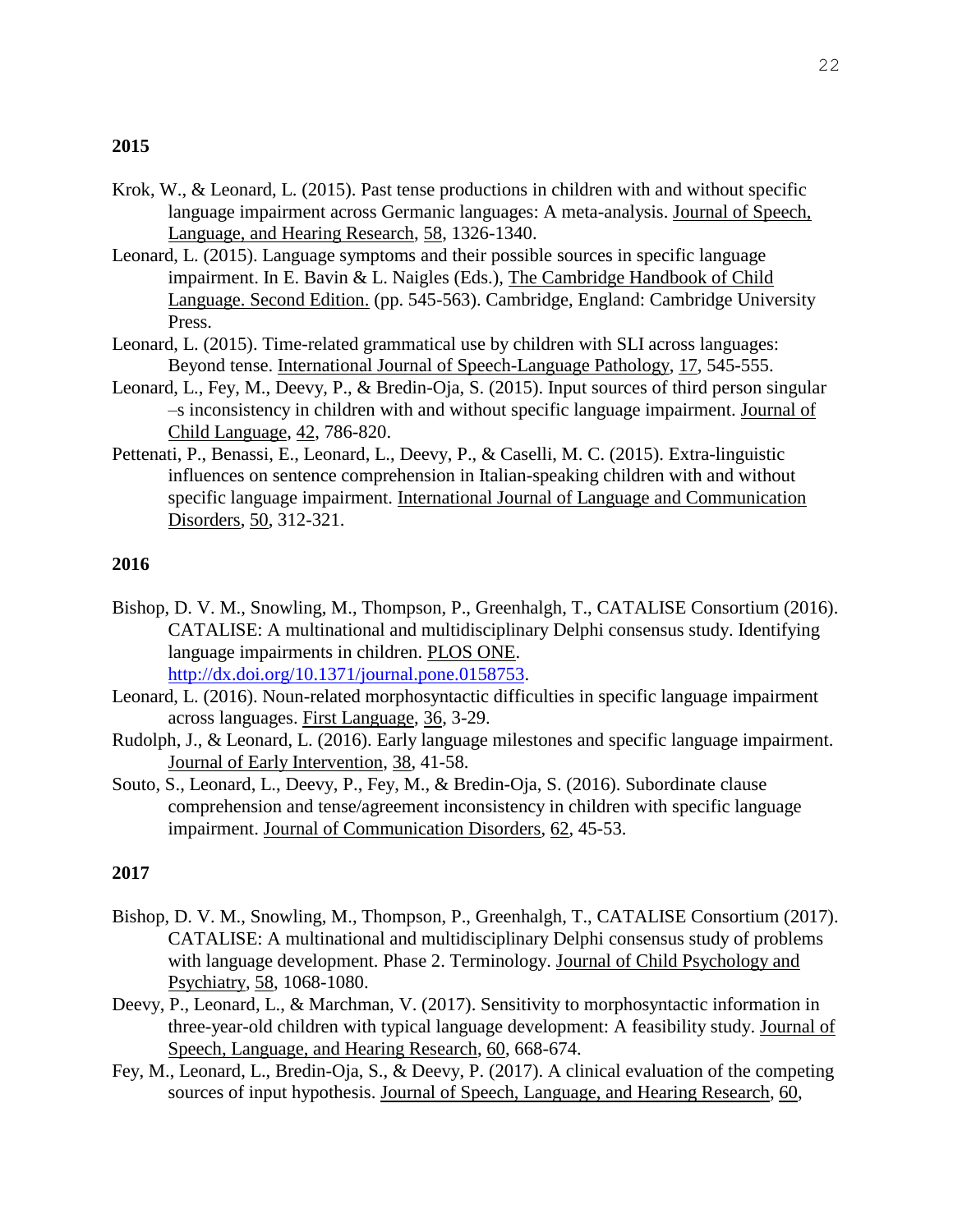104-120.

- Haebig, E., Weber, C., Leonard, L., Deevy, P., & Tomblin, J. B. (2017). Neural patterns elicited by sentence processing uniquely characterize typical development, SLI recovery, and SLI persistence. Journal of Neurodevelopmental Disorders. doi: 10.1186/s11689-017-9201-1.
- Leonard, L. (2017). Cross-linguistic studies of child language disorders. In R. Schwartz (Ed.), Handbook of child language disorders (pp. 328-344). New York: Psychology Press.
- Leonard, L. (2017). Foreword. In R. McCauley, M. Fey, & R. Gillam (Eds.), Treatment of language disorders in children. Second edition. (pp. xxiii-xxv). Baltimore, MD: Paul H. Brookes.
- Leonard, L. (2017). Specific language impairment. Oxford Research Encyclopedia of Psychology. DOI: 10.1093/acrefore/9780190236557.013.64.
- Leonard, L., Haebig, E., Deevy, P., & Brown, B. (2017). Tracking the growth of tense and agreement in children with specific language impairment: Differences between measures of accuracy, diversity, and productivity. Journal of Speech, Language, and Hearing Research, 60, 3590-3600.
- Leonard, L., & Deevy, P. (2017). The changing view of input in the treatment of children with grammatical deficits. American Journal of Speech-Language Pathology, 26, 1030-1041.
- Wisman Weil, L., & Leonard, L. (2017). Case assignment in English-speaking children: A paired priming paradigm. Journal of Child Language, 44, 943-967.

## **2018**

- Deevy, P., & Leonard, L. (2018). Sensitivity to morphosyntactic information in preschool children with and without DLD. Journal of Speech, Language, and Hearing Research, 61, 3064-3074.
- Haebig, E., Leonard, L., Usler, E., Deevy, P., & Weber, C. (2018). An initial investigation of the neural correlates of word processing in preschoolers with specific language impairment. Journal of Speech, Language, and Hearing Research, 61, 729-739.
- Krok, W., & Leonard, L. (2018). Verb variability and morphosyntactic priming with typically developing 2- and 3-year-olds. Journal of Speech, Language, and Hearing Research, 61, 2996-3009**.**
- Kueser, J., Leonard, L., & Deevy, P. (2018). Third person singular -s in typical development and specific language impairment: Input and neighborhood density. Clinical Linguistics and Phonetics, 32, 232-248.
- Leonard, L., Haebig, E., Deevy, P., & Brown, B. (2018). Extending the application of tense and agreement measures: A reply to Rispoli and Hadley (2018). Journal of Speech, Language, and Hearing Research, 61, 1460-1461.

- Haebig, E., Leonard, L., Deevy, P., Karpicke, J., Christ, S., Usler, E., Kueser, J., Souto, S., Krok, W., & Weber, C. (2019). Retrieval-based word learning in young typically developing children and children with developmental language disorder II: A comparison of retrieval schedules. Journal of Speech, Language, and Hearing Research, 62, 944-964.
- Leonard, L. (2019). Reciprocal relations between syntax and tense/agreement morphology in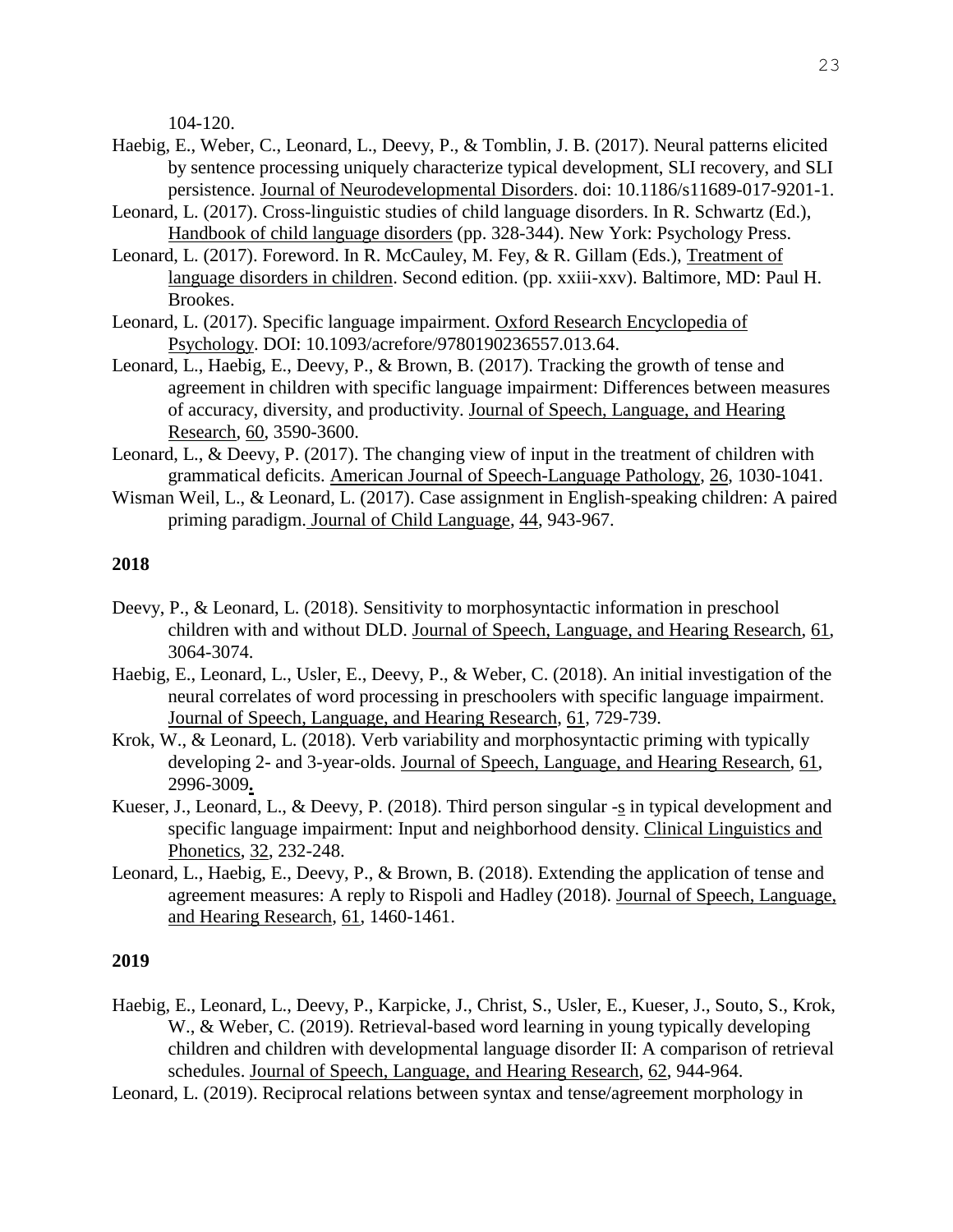children's interpretation of input: A look at children with specific language impairment. First Language, 39, 96-110.

- Leonard, L., Deevy, P., Karpicke, J., Christ, S., Weber, C., Kueser, J., & Haebig, E. (2019). Adjective learning in young typically developing children and children with developmental language disorder: A retrieval-based approach. Journal of Speech, Language, and Hearing Research, 62, 4433-4449.
- Leonard, L., Karpicke, J., Deevy, P., Weber, C., Christ, S., Haebig, E., Souto, S., Kueser, J., & Krok, W. (2019). Retrieval-based word learning in typically developing children and children with developmental language disorder I: The benefits of repeated retrieval. Journal of Speech, Language, and Hearing Research, 62, 932-943.
- Leonard, L., & Kueser, J. (2019). Five overarching factors central to grammatical learning and treatment in children with developmental language disorder. International Journal of Language and Communication Disorders, 54, 347-361.

# **2020**

- Güven, S., & Leonard L. (2020). The production of noun suffixes by Turkish-speaking children with developmental language disorder and their typically developing peers. International Journal of Language and Communication Disorders, 55, 387-400.
- Kueser, J., & Leonard, L. (2020). The effects of frequency and predictability on repetition in children with Developmental Language Disorder. Journal of Speech, Language, and Hearing Research, 63, 1165-1180.
- Leonard, L. (2020). A 200-year history of the study of childhood language disorders of unknown origin: Changes in terminology. Perspectives of the ASHA Special Interest Groups, 5, 6- 11.
- Leonard, L., & Deevy, P. (2020). Retrieval practice and word learning in children with specific language impairment and their typically developing peers. Journal of Speech, Language, and Hearing Research, 63, 3252-3262.
- Leonard, L., Deevy, P., Karpicke, J., Christ, S., & Kueser, J. (2020). After initial retrieval practice, more retrieval produces better retention than more study in the word learning of children with developmental language disorder. Journal of Speech, Language, and Hearing Research, 63, 2763-2776.

# **2021 and In Press**

- Borovsky, A., Thal, D., & Leonard, L. (2021). Moving towards accurate and early prediction of language delay with network science and machine learning approaches. Scientific Reports 11, 8136. https://doi.org/10.1038/s41598-021-85982-0.
- Freudenthal, D., Ramscar, M., Leonard, L., & Pine, J. (2021). Simulating the acquisition of verb inflection in typically developing children and children with Developmental Language Disorder in English and Spanish. Cognitive Science, 45 e12945 DOI: 10.1111/cogs.12945.
- Gerwin, K. L., Leonard, L., Schumaker, J., Deevy, P., Haebig, E., & Weber, C. (2021). Novel adjective processing in preschool children: Evidence from event-related brain potentials. Journal of Speech, Language, and Hearing Research, 64, 542-560.